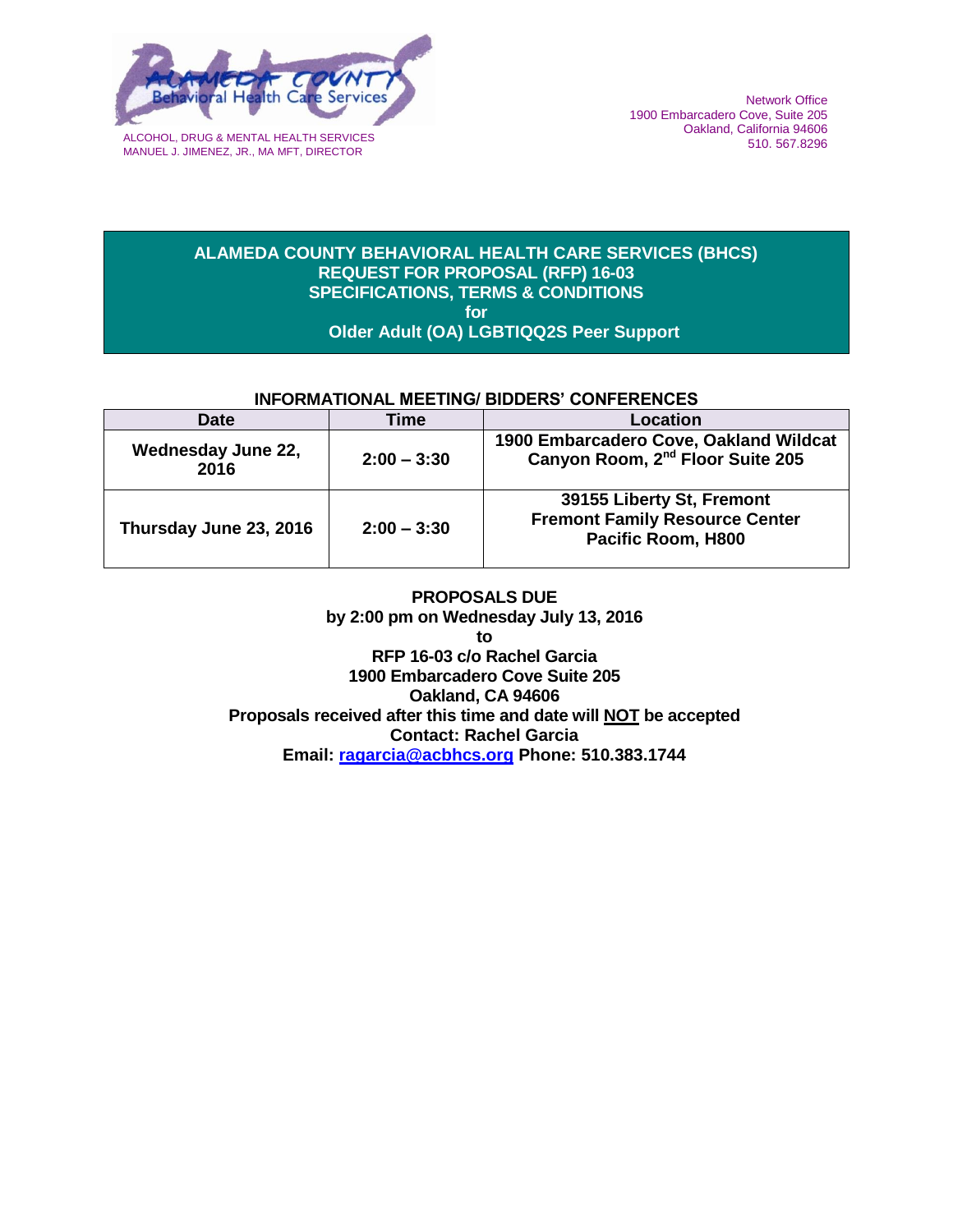# **TABLE OF CONTENTS**

|                |                                                          | Page |
|----------------|----------------------------------------------------------|------|
| L.             |                                                          |      |
| А.             |                                                          |      |
| В.             |                                                          |      |
| 1.             |                                                          |      |
| $\mathbf{C}$ . |                                                          |      |
| $\mathbf 1$    |                                                          |      |
| 2.             |                                                          |      |
| II.            |                                                          |      |
| А.             |                                                          |      |
| В.             |                                                          |      |
| C.             | SMALL LOCAL EMERGING BUSINESS (SLEB) PREFERENCE POINTS10 |      |
| D.             |                                                          |      |
| Ε.             |                                                          |      |
| F.             |                                                          |      |
|                |                                                          |      |
|                |                                                          |      |
|                |                                                          |      |
|                |                                                          |      |
| Η.             |                                                          |      |
| L.             |                                                          |      |
| J.             |                                                          |      |
| Κ.<br>L.       |                                                          |      |
| М.             |                                                          |      |
| Ш.             |                                                          |      |
|                |                                                          |      |
| А.             |                                                          |      |
| В.             | PREVENTION AND EARLY INTERVENTION INFORMATION 35         |      |
| C.             |                                                          |      |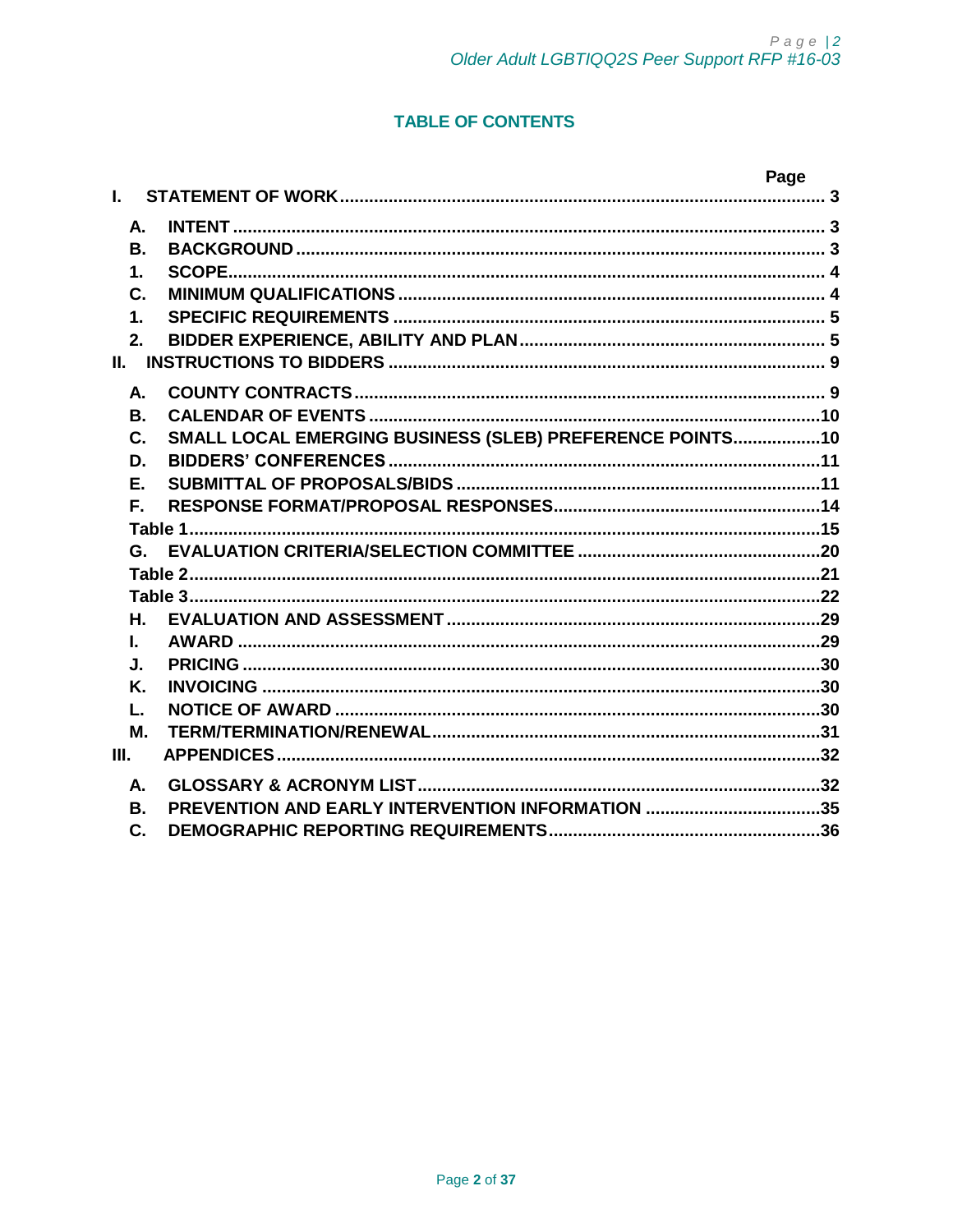#### <span id="page-2-1"></span><span id="page-2-0"></span>**I. STATEMENT OF WORK**

#### **A. INTENT**

It is the intent of these specifications, terms, and conditions for Alameda County Behavioral Health Care Services (hereafter BHCS or County) to seek proposals for the provision of services to Lesbian, Gay, Bisexual, Transgender, Intersex, Queer, Questioning and Two Spirit (LGBTIQQ2S) older adults with serious mental illness (SMI), age 60 and over, in North and Central Alameda County<sup>1</sup> by Peer Specialists.

BHCS intends to award one community based organization (CBO) contract for up to \$250,000 as a result of this RFP.

Proposals shall form the basis for any subsequent awarded contracts. Staffing levels and operating costs must accurately reflect the Bidder's costs for the program. Any contracts that result from this RFP process will be pro-rated for the fiscal year at the contract start date. BHCS reserves the right to dissolve a contract if/when Contractor materially alters staff, budgets, deliverables and outcomes any time after the contract award.

The County is not obligated to award any contract as a result of this RFP process. The County may, but is not obligated to renew any awarded contract. Any renewal of an awarded contract shall be contingent on the availability of funds, Contractor's performance, continued prioritization of the activities and priority populations, as defined and determined by BHCS.

#### <span id="page-2-2"></span>**B. BACKGROUND**

BHCS values peer-led, person-centered services that reach a greater diversity of individuals living with mental health issues. Peer Support is a non-stigmatizing approach for providing support to LGBTIQQ2S older adults (OA) with SMI in Alameda County.

In 2006, utilization of an older adult Peer Support model was identified as a need through the Mental Health Services Act (MHSA) community stakeholder and input process. The process identified the use of strategic Peer Support as a meaningful and cost effective approach in meeting the needs of the growing older adult population with a range of behavioral health care needs. Until recently, wellness and recovery oriented services have been absent from the menu of older adult services. The MHSA Prevention and Early Intervention (PEI) funding has allowed BHCS' OASOC to review and implement best practices for older adults.

The population of individuals age 60 and over is the fastest growing demographic in the County. LGBTIQQ2S seniors may have grown up in periods of significantly less social acceptance and may harbor greater fears of stigma and discrimination.<sup>2</sup> Limited studies and widespread experiential evidence suggest that older adult services provide little or no services to LGBTIQQ2S individuals. Developing culturally responsive outreach and

 $\overline{a}$ 

<sup>1</sup> Cities include: Alameda, Albany, Berkeley, Emeryville, Oakland, Piedmont, Hayward, San Leandro, San Lorenzo and unincorporated areas of Ashland, Castro Valley, and Cherryland.<br><sup>2</sup> Sefa & Man. 2010

Safe & Map, 2010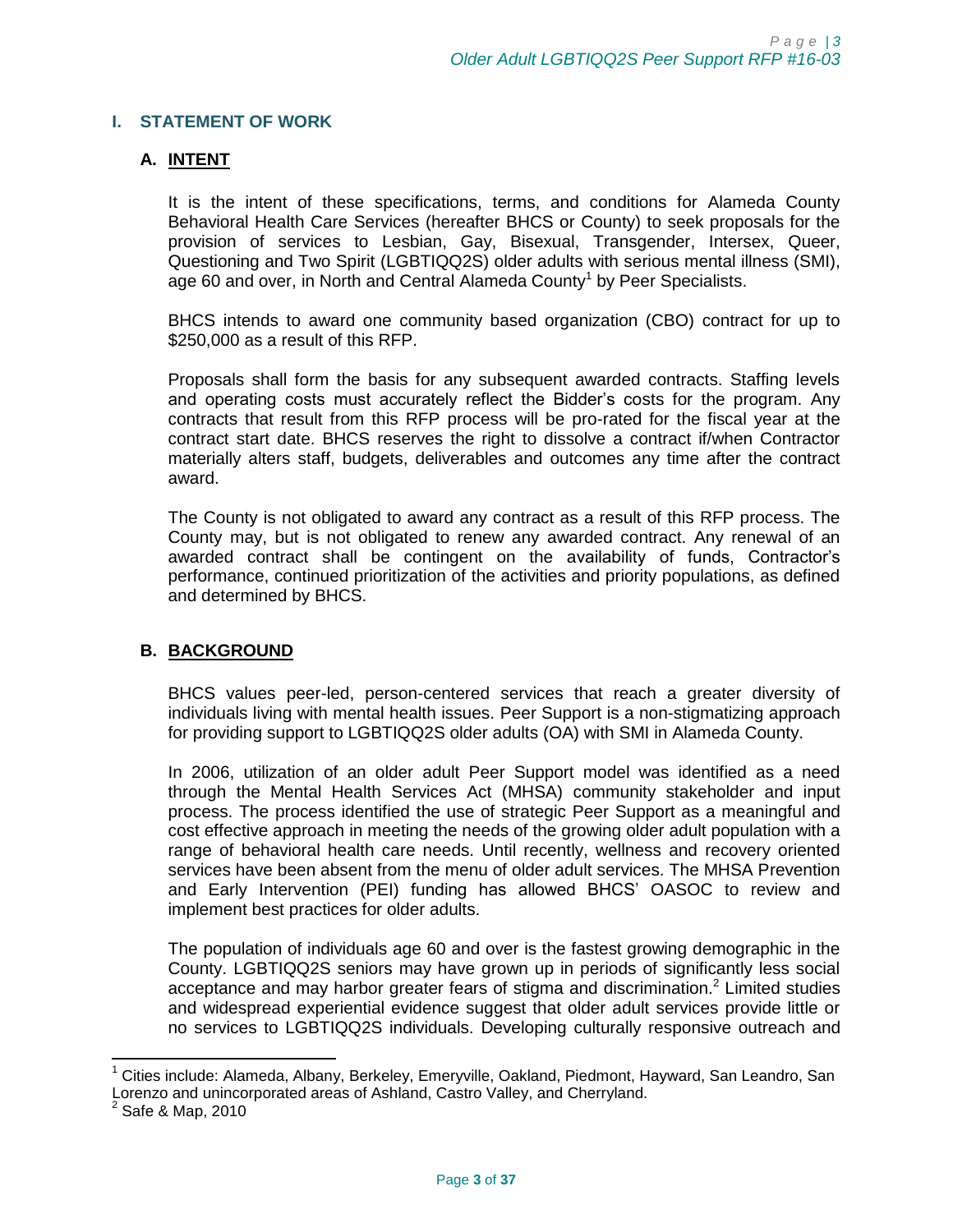services to ensure access and ongoing support for LGBTIQQ2S elders, a vulnerable population with specific needs and concerns has not been a priority for most agencies in the aging network. This program will support LGBTIQQ2S older adults through filling an unmet need by providing Peer Support services delivered by older adults around the same age and with similar lived experiences.

Use of Peer Support models has demonstrated positive outcomes and impact for individuals experiencing behavioral health challenges. Senior Peer Specialists are employed in many California counties. However, very few of these counties, including Alameda County, provide Peer Supports to the LGBTIQQ2S community.

# **1. SCOPE**

<span id="page-3-0"></span>For purposes of this RFP, the Peer Support program shall serve LGBTIQQ2S older adults aged 60 and above. The program will fill an unmet need by making available Peer Specialists who are of the same age group and have similar life experiences. The Peer Support program will complement existing OA services.

It is BHCS' expectation that the OA Peer Support Program be designed to accomplish the following goals:

- Provide a welcoming environment for LGBTIQQ2S OA with SMI in Alameda County;
- Provide services in an environment of inclusion and acceptance;
- Assist LGBTIQQ2S OA in achieving their treatment goals;
- Provide transportation assistance to and from appointments as needed; and
- Provide socialization, engagement, education, and support services to LGBTIQQ2S OA.

## <span id="page-3-1"></span>**C. MINIMUM QUALIFICATIONS**

To be eligible to participate in this RFP, Bidders must successfully demonstrate in their proposal that they meet all of the following Bidder Minimum Qualifications:

- a. Have existing programs and/or services serving Older Adult (OA) populations; and
- b. Have an existing clinical team providing assessments, treatment, and referrals.

Proposals that exceed the contract maximum amounts and the County maximum rate or are unreasonable and/or unrealistic in terms of budget, as solely determined by BHCS, shall be disqualified from moving forward in the evaluation process.

BHCS shall disqualify proposals submitted with subcontractors performing any portion of the proposed clinical services described in this RFP.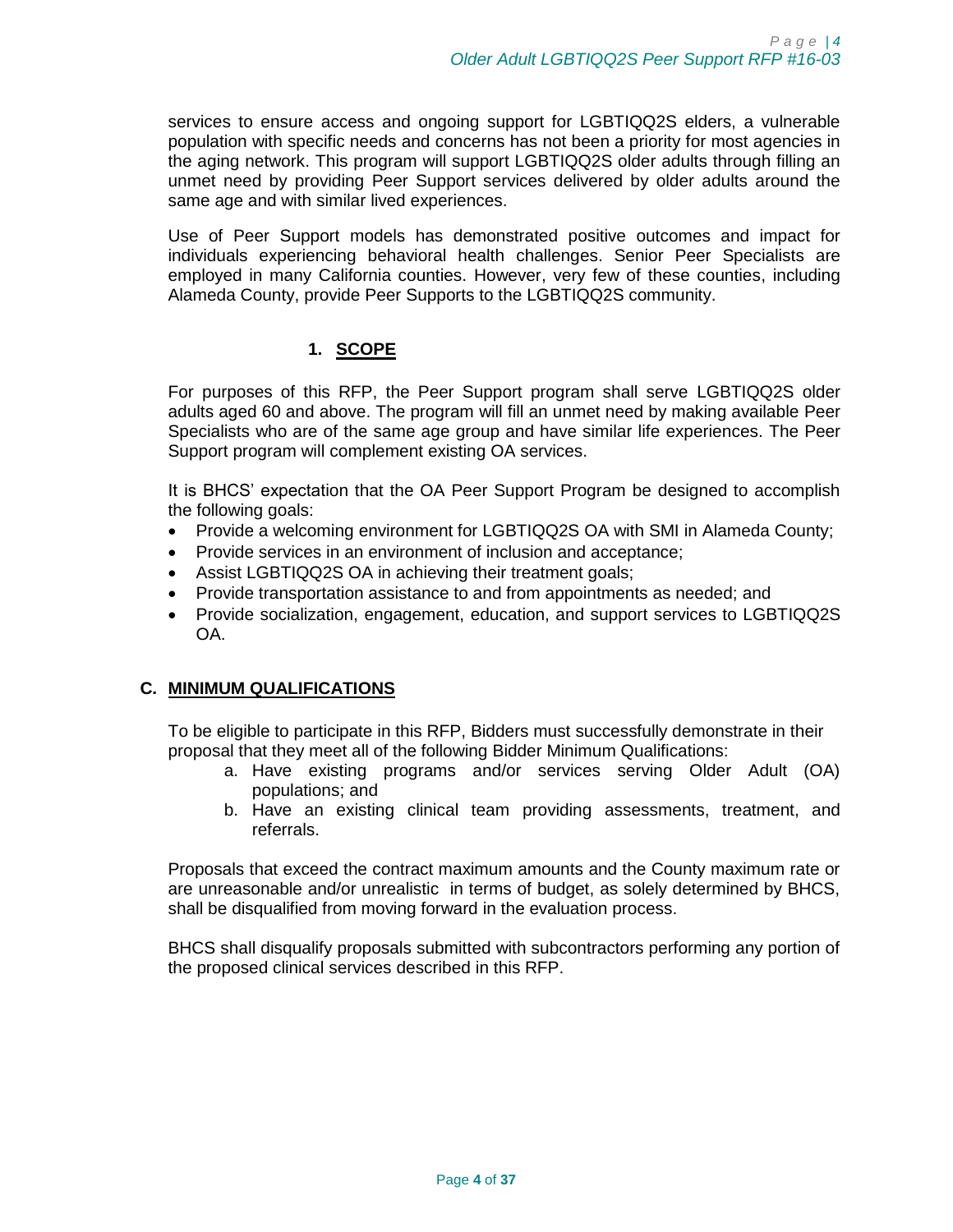# **1. SPECIFIC REQUIREMENTS**

<span id="page-4-0"></span>The scope of work for awarded contract from this RFP will include conformance with all of the following:

- Provide culturally relevant services including services; offered in the client's preferred language;
- Provide Peer Support services by trained Peer Specialists;
- Peer Specialist supervisors complete Peer Supervision training;
- Provide services in both clinical settings and client's natural environments;
- For any proposed clinical service:
	- $\circ$  An appropriate infrastructure to support and experience with Medi-Cal and Medi-Cal Administrative Activities (MAA) billing;
	- o A quality assurance infrastructure to oversee compliance with Medi-Cal regulations;
	- o Sufficient clinical supervision to ensure compliance with Medi-Cal documentation requirements and the quality of care to clients; and
- Data entry in a timely manner, as instructed in an approved electronic information management and claiming system.

# **2. BIDDER EXPERIENCE, ABILITY AND PLAN**

#### <span id="page-4-1"></span>*1. Understanding and Experience with Priority Population Needs*

The priority population for this RFP includes older adults who identify as LGBTIQQ2S with a history of severe and persistent mental illness; or who are at risk of developing more serious behavioral health issues due to depression, anxiety, grief, loss, isolation and/or trauma. The older adult population faces risk for exacerbation of mental health symptoms due to significant life changes that occur later in life. These changes may include isolation, change in health status and/ or loss of a loved one/s. There is an increased likelihood to hide sexual orientation as older adults enter assisted living facilities, which exacerbates mental health programs. The risk of suicide is increased by more than 50% in depressed individuals. Older adults have rates of suicide close to 50% higher than that of the nation as a whole. Studies over the last four decades suggest that LGBTIQQ2S individuals may have an elevated risk for suicide ideation and suicide attempts.

Successful bidders will demonstrate knowledge and understanding of the OA LGBTIQQ2S population including age related issues, risk factors, challenges, and ways to promote healthy aging. They must demonstrate knowledge of and/or experience with the racial/ethnic, cultural, and physical and language characteristics of LGBTIQQ2S older adults. Bidders must demonstrate understanding in working with the priority population including creating a welcoming environment, issues that exist within the community and propose ways to respond to these issues. Bidders shall possess experience providing Peer Support services to adults with SMI and/or LGBTIQQ2S populations.

#### *2. Service Delivery Approach*

An effective program model will provide Peer Support services that reflect BHCS' values on consumer empowerment, best practices, health and wellness and cultural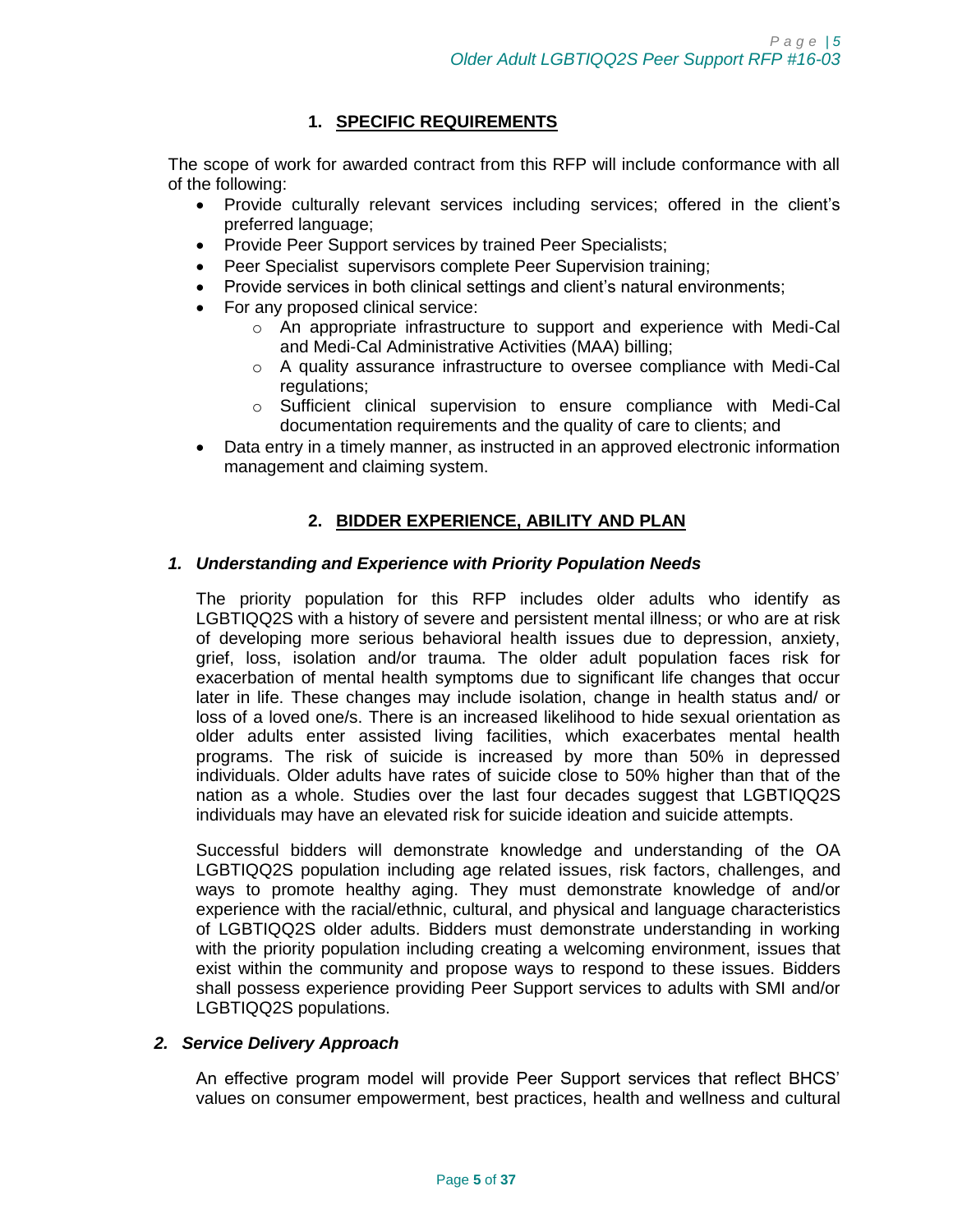responsiveness. The program shall provide Peer Support services to LGBTIQQ2S older adults with SMI residing in Alameda County. Peer Support programs are based on social support, experiential knowledge and social learning theories, combined, these concepts assume that individuals with similar experiences can positively affect one another through mutual trust and sharing.

Clients can receive Peer Support services based on clinical needs as defined in their treatment plan.

Key program components shall include, but are not limited, to the following:

- Services shall be provided to the priority population in their natural settings include homes, social settings such as senior centers, clinical settings, and community settings;
- Services shall utilize an identified and well-documented psycho education model;
- Services shall be delivered in one-on-one support sessions. Group sessions may also be organized and offered;
- Incorporate practical support in the program model including accompanying clients to appointments and providing transportation assistance;
- Contractor shall utilize evidence-based practice (EBP) tools such as Wellness Recovery Action Plan (WRAP), as well as other community defined practices, trauma informed best practices, and/or emerging practices; and
- Peer Support staff will be integrated into existing service delivery model.

Peer Support services shall be culturally responsive and focused on providing quality services to LGBTIQQ2S OA with SMI.

Bidders will describe the use of well-matched, feasible, best practices. Best practices may include community defined practices and/or evidence based practices targeting OA populations.

Bidders will be evaluated based on their description of their Peer Support program model, how well chosen practices meet the needs of the priority population, and Bidders' experience in implementing such practices to the highest fidelity.

#### *3. Planned Staffing and Organizational Infrastructure*

Bidders shall include in their proposal a staffing plan structure that integrates consumers with lived experiences as Peer Support staff. The contractor shall recruit and train diverse Peer Support staff that reflects the priority population, LGBTIQQ2S ages 60 and over with lived experiences. They are integral in providing support services to the clinical team and supporting clients in meeting their treatment goals. At a minimum, bidders shall include at least 2.0 FTE in Peer Support staff for the program and Peer Support staff supervision. Peer Support staff will be integrated as part of the clinical treatment team.

Through submittal of proposals, Bidders shall demonstrate their current and planned organizational infrastructure and staffing to successfully implement this program. Proposals must address the infrastructure and staffing needed to manage this program.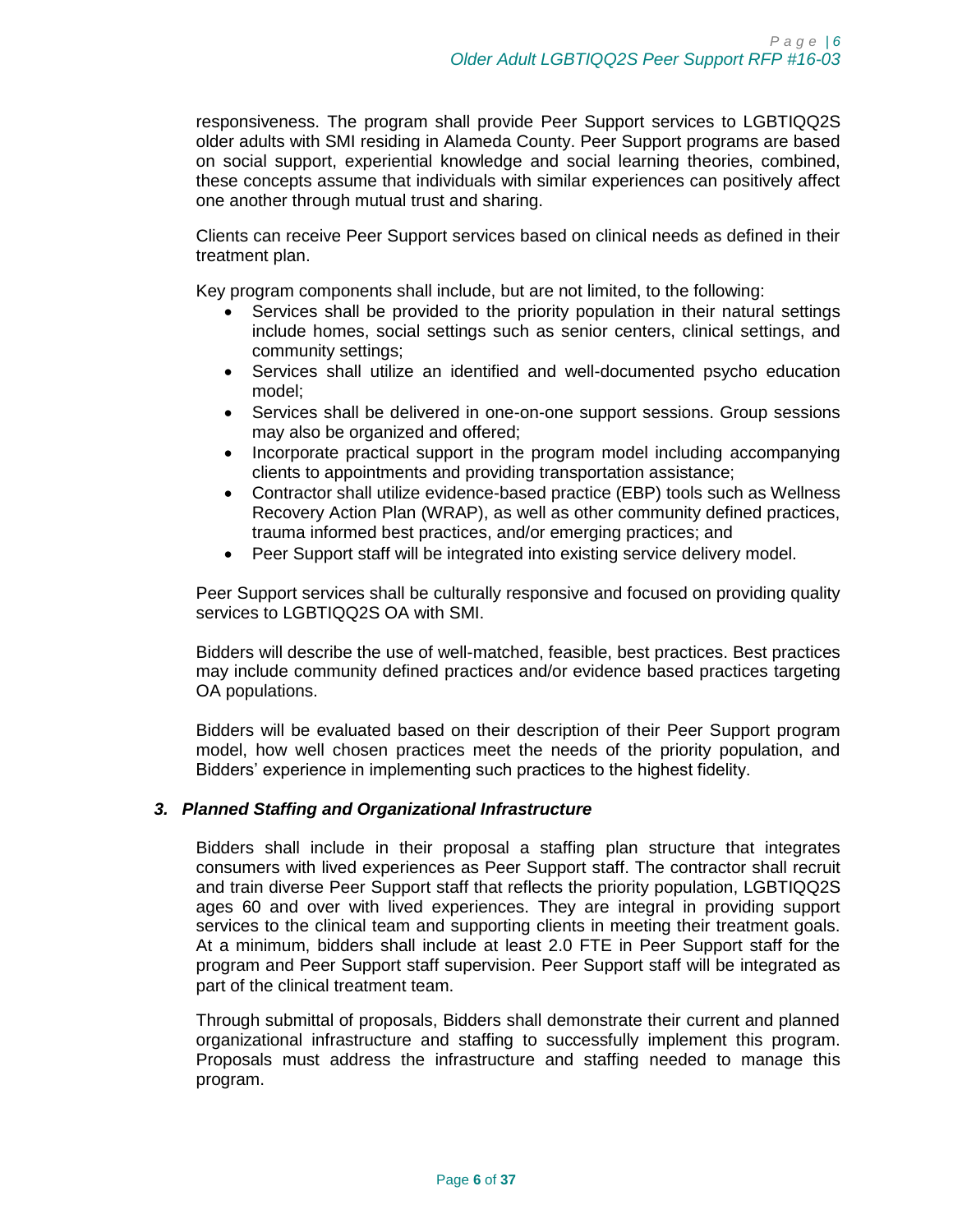Services shall be provided by an organization with thoughtful operations in terms of infrastructure, staffing and hiring. The successful Bidder will be an organization that demonstrates adequate infrastructure to deliver the proposed program model. Appropriate infrastructure includes:

- Capacity to hire and retain staff in accordance with the needs of their clients;
- Interest and capacity to expand current OA services to also serve LGBTIQQ2S:
- Plan for training, supervising and providing ongoing support to Peer Support staff with lived experience;
- Peer Support Supervisor who will be familiar with the Peer model and complete a training in order to provide support to Peer staff;
- Sufficient quality assurance to ensure compliance to Medi-Cal documentation standards for any proposed clinical service.

#### *4. Forming Partnerships and Collaboration*

In order to meet the needs of the priority population, energy should be invested in strengthening the linkages across programs and services. Bidders must include in their proposal how they plan to market their services among their clients and the larger community.

Bidders will collaborate with BHCS' service teams and other behavioral health programs that provide services to older adults. Contractors shall form collaborative relationships to create mutually agreed upon referral processes into the program. Bidders shall identify additional organizations to partner or collaborate with to support clients.

#### *5. Ability to Track Data and Outcomes*

The awarded contractor shall track data and outcomes for the purpose of reporting and continuous quality improvement of services. As this is a pilot program in the first year, the Contractor will work with BHCS to successfully implement the program, collect and track data on outcomes.

Bidders will propose the number of clients they anticipate to serve during the program period. BHCS expects that at least 75% of a 40 client caseload are LGBTIQQ2S OA. The Contractor will report on the following data at the end of each FY:

- Number of clients served;
- Demographic data on clients served;
- Types of service provided including referrals and number of clients served for each type;
- Percent of clients that receive WRAP plans; and/or other wellness tools
- Percent of clients that receive case management from Peer Support staff using InSyst or BHCS agreed upon tracking tool.

Additional information on reporting requirements is included in the Appendix. MHSA PEI reporting requirements can be found here [http://www.cbhda.org/wp](http://www.cbhda.org/wp-content/uploads/2014/12/Final-PEI-Regs_Adopted_Oct_2015-3.pdf)[content/uploads/2014/12/Final-PEI-Regs\\_Adopted\\_Oct\\_2015-3.pdf](http://www.cbhda.org/wp-content/uploads/2014/12/Final-PEI-Regs_Adopted_Oct_2015-3.pdf)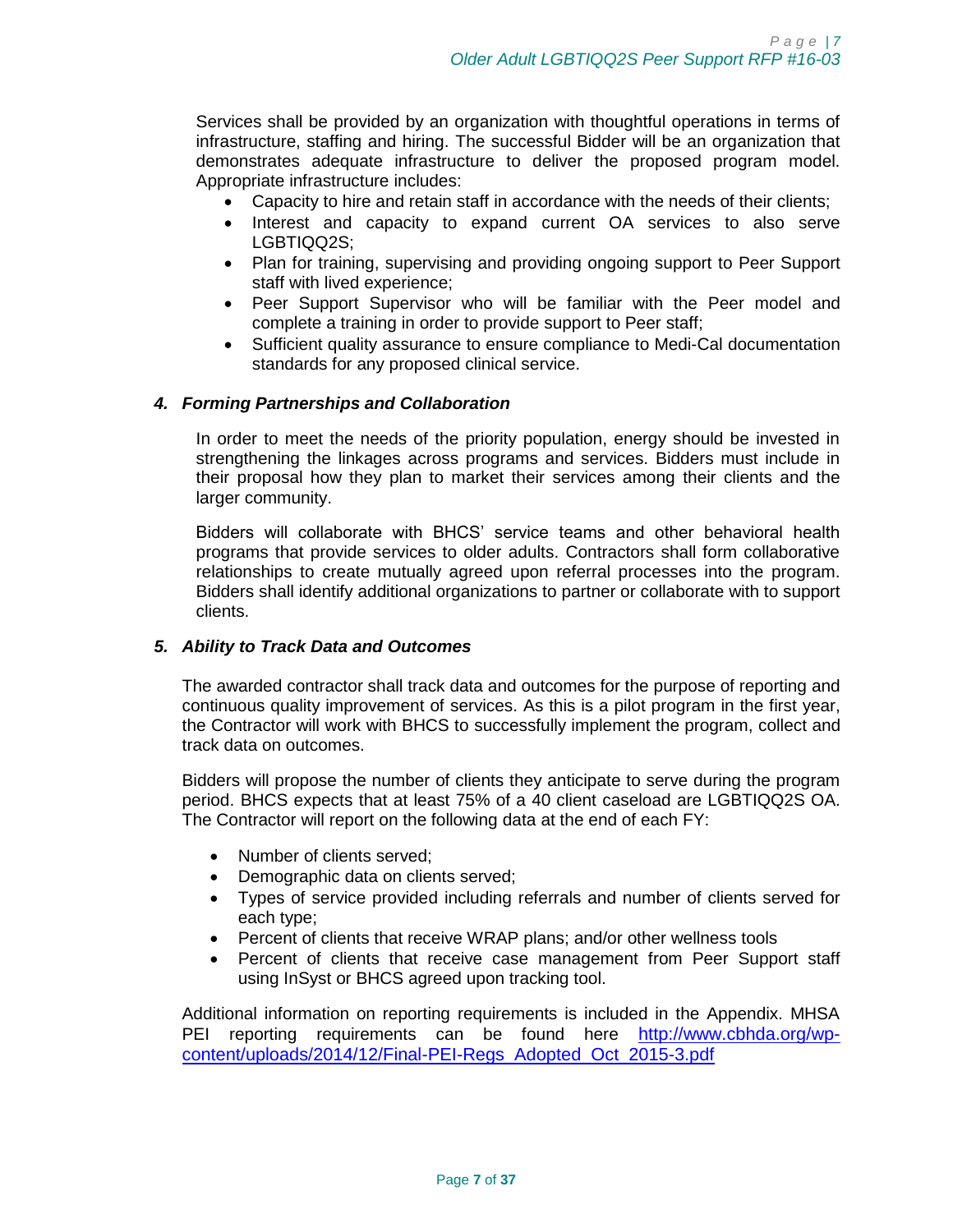BHCS reserves the right to collect data and evaluate the outcomes in the first year of program implementation and work with the awarded Contractor to alter the outcome measures for subsequent contract FY.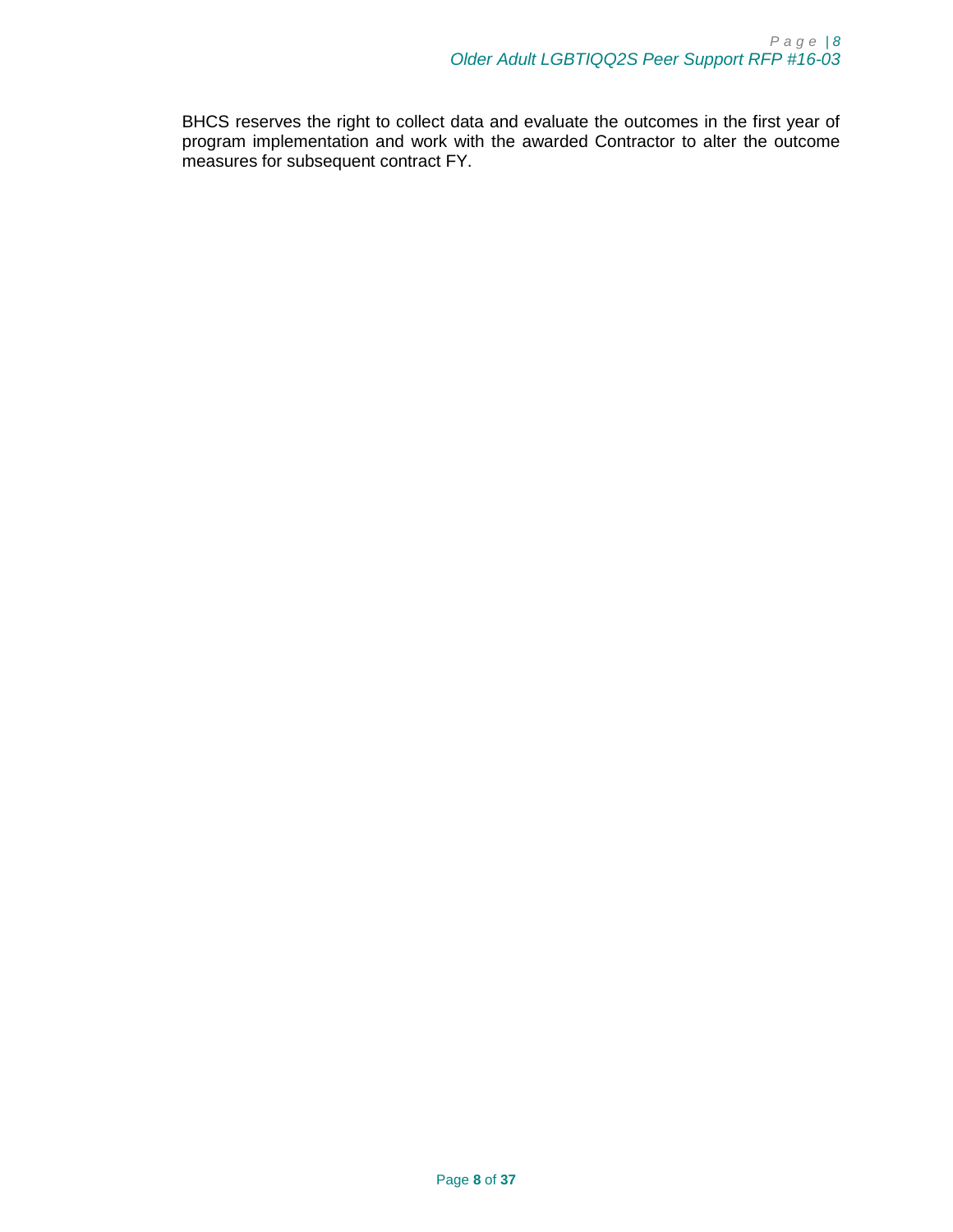# <span id="page-8-1"></span><span id="page-8-0"></span>**II. INSTRUCTIONS TO BIDDERS**

# **A. COUNTY CONTRACTS**

All contact during the competitive RFP process shall be through the RFP contact, only.

The BHCS website<http://www.acbhcs.org/Docs/docs.htm#RFP> and the General Services Agency (GSA) website [https://www.acgov.org/gsa\\_app/gsa/purchasing/bid\\_content/contractopportunities.jsp](https://www.acgov.org/gsa_app/gsa/purchasing/bid_content/contractopportunities.jsp) are the official notification and posting places for this RFP and any Addenda.

The evaluation phase of the competitive process shall begin upon receipt of proposals until contract award. Bidders shall not contact or lobby CSC/Evaluation Panelists during the evaluation process. Attempts by Bidders to contact CSC/Evaluation Panelists may result in disqualification of the Bidder's proposal.

All questions regarding these specifications, terms and conditions shall be submitted in writing, preferably via e-mail, as specified in the Calendar of Events to:

> Rachel Garcia 1900 Embarcadero Cove, Suite 205 Oakland, CA 94606 Email: [ragarcia@acbhcs.org](mailto:ragarcia@acbhcs.org)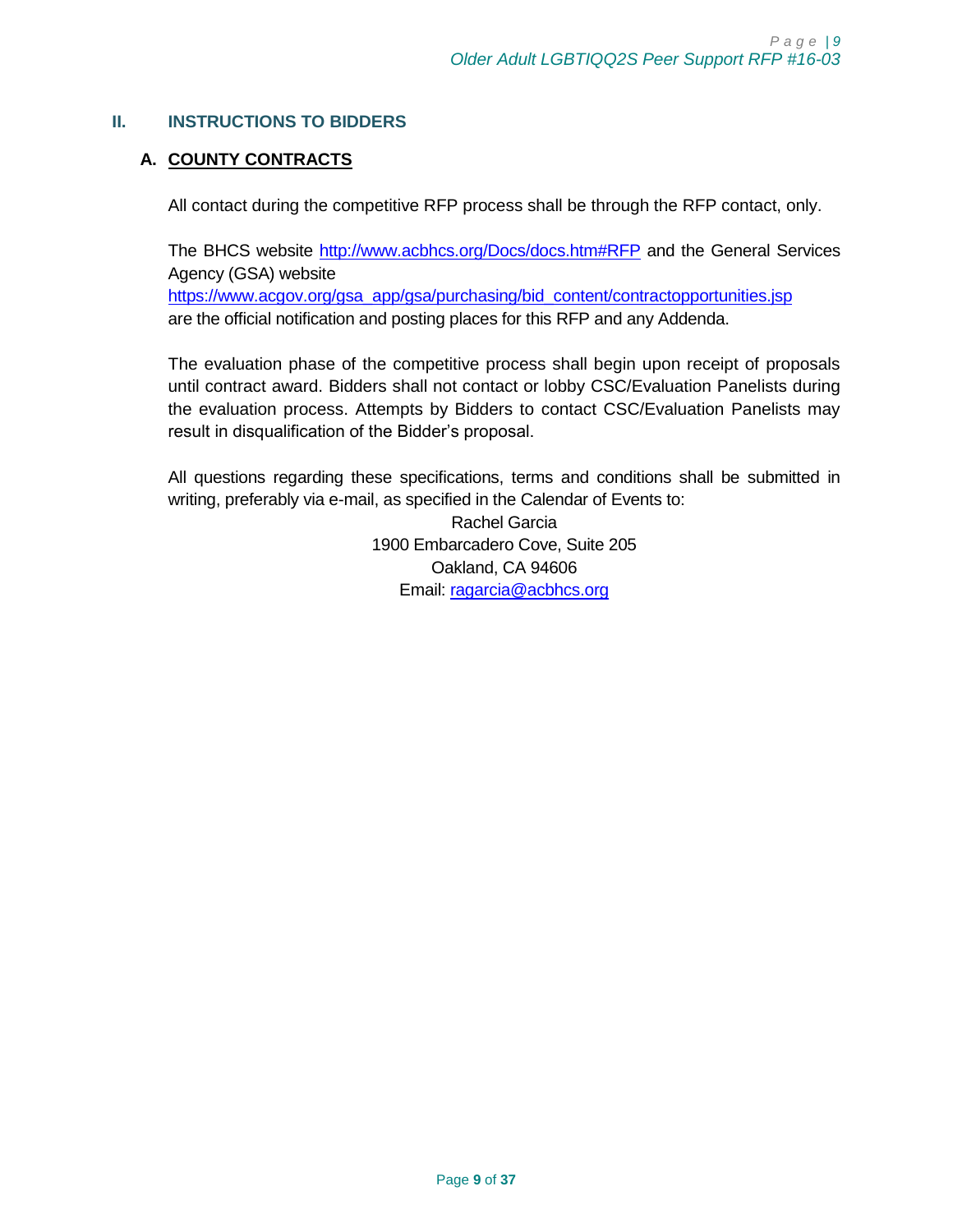# <span id="page-9-0"></span>**B. CALENDAR OF EVENTS**

| <b>Event</b>               | <b>Date/Location</b>               |                                                                         |
|----------------------------|------------------------------------|-------------------------------------------------------------------------|
| Request for Proposals      | Tuesday June 14, 2016              |                                                                         |
| (RFP) Issued               |                                    |                                                                         |
| <b>Bidder's Written</b>    |                                    | By 5:00 pm on the day of $2^{nd}$ Bidder's Conference – BHCS strongly   |
| <b>Questions Due</b>       |                                    | encourages Bidders to submit written questions earlier.                 |
| 1 <sup>st</sup> Bidders'   | Wednesday<br>June                  | $2:00 \text{ pm} - 3:30 \text{ pm}$                                     |
| Conference                 | 22, 2016                           | 1900 Embarcadero Cove, Suite 205, Oakland<br><b>Wildcat Canyon Room</b> |
| $2nd$ Bidders'             | Thursday June 23,                  | 2:00 pm - 3:30 pm                                                       |
| Conference                 | 2016                               | 39155 Liberty St, Fremont                                               |
|                            |                                    | <b>Fremont Family Resource Center</b>                                   |
|                            |                                    | Pacific Room, H800                                                      |
|                            |                                    |                                                                         |
| Addendum Issued            | Thursday June 30                   |                                                                         |
| <b>Proposals Due</b>       | Wednesday July 13, 2016 by 2:00 PM |                                                                         |
| Review/Evaluation          | July 14, 2016 - August 11, 2016    |                                                                         |
| Period                     |                                    |                                                                         |
| Oral Interviews            | August 11, 2016                    |                                                                         |
| (as needed)                |                                    |                                                                         |
| Award                      | August 18, 2016                    |                                                                         |
| Recommendation             |                                    |                                                                         |
| Letters Issued             |                                    |                                                                         |
| Board Agenda Date          | November 2016                      |                                                                         |
| <b>Contract Start Date</b> | <b>January 1, 2017</b>             |                                                                         |

**Note:** Award Recommendation, Board Agenda and Contract Start dates are approximate. Other dates are subject to change. Bidders will be notified of any changes via email. It is the responsibility of each Bidder to be familiar with all of the specifications, terms and conditions. By submission of a proposal, Bidder certifies that if awarded a contract Bidder shall make no claim against the County based upon ignorance of conditions or misunderstanding of the specifications.

## <span id="page-9-1"></span>**C. SMALL LOCAL EMERGING BUSINESS (SLEB) PREFERENCE POINTS**

The County is vitally interested in promoting the growth of small and emerging local businesses by means of increasing the participation of these businesses in the County's purchase of goods and services.

As a result of the County's commitment to advance the economic opportunities of these businesses, Bidders must meet the County's SLEB requirements in order to be considered for the contract award. These requirements can be found online at:

<http://acgov.org/auditor/sleb/overview.htm>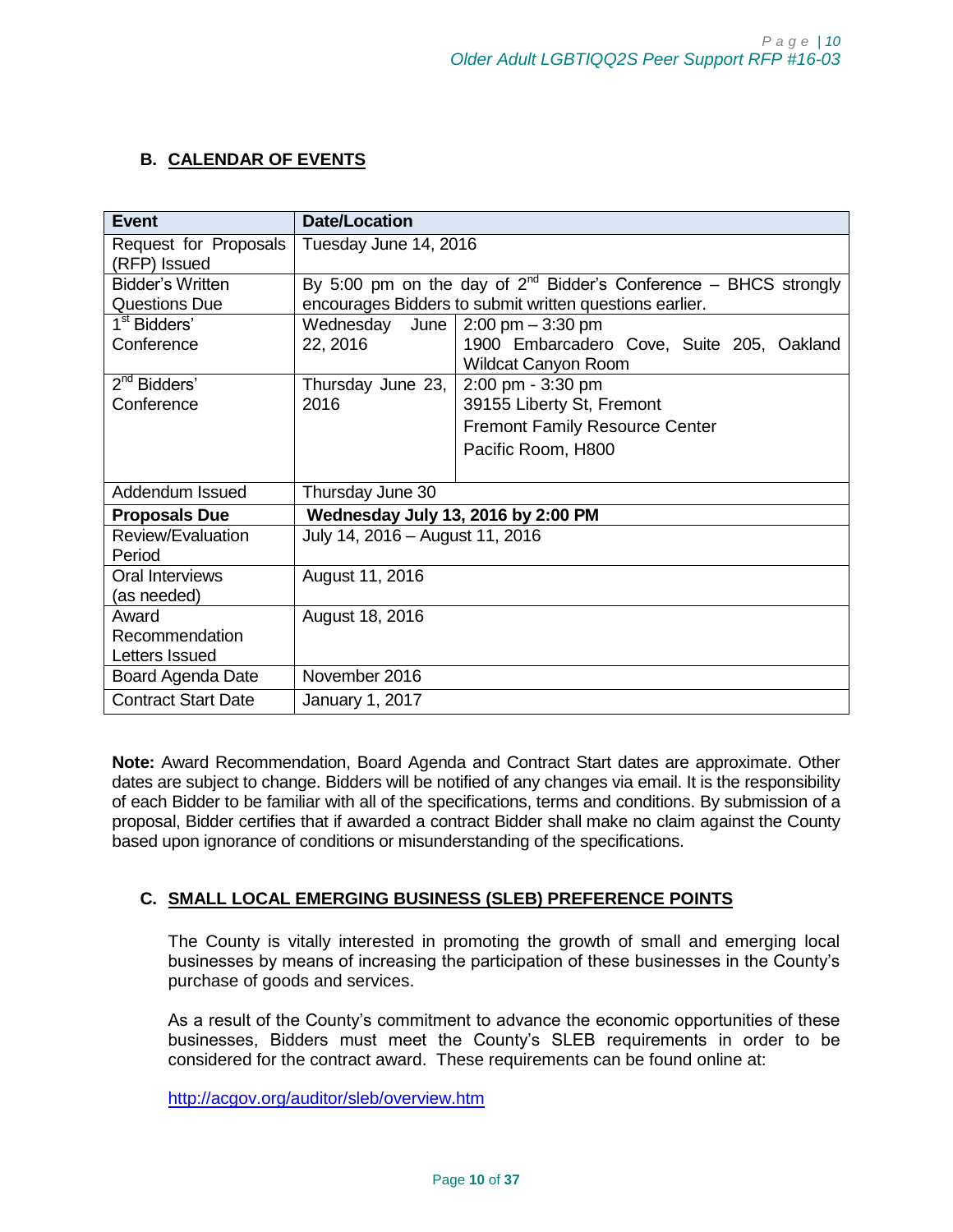For purposes of this proposal, applicable industries include, but are not limited to, the following North American Industry Classification System (NAICS) Code: 624120.

A small business is defined by the [United States Small Business Administration](http://www.sba.gov/) (SBA) as having no more than the number of employees or average annual gross receipts over the last three (3) years required per SBA standards based on the small business's appropriate NAICS code.

An emerging business is defined by the County as having either annual gross receipts of less than one-half (1/2) that of a small business OR having less than one-half (1/2) the number of employees AND that has been in business less than five (5) years.

#### <span id="page-10-0"></span>**D. BIDDERS' CONFERENCES**

BHCS strongly recommends that Bidders thoroughly read the RFP prior to attending any Bidders' Conferences. BHCS shall hold two Bidders' Conferences. Bidders' Conferences shall:

- Provide an opportunity for Bidders to ask specific questions about the program and request RFP clarification; and
- Provide the County with an opportunity to receive feedback regarding the program and RFP.

BHCS shall respond to written questions submitted prior to the Bidders' Conferences, in accordance with the Calendar of Events and verbal questions received at the Bidders Conferences, whenever possible at the Bidders' Conferences. BHCS shall address all questions and include the list of Bidders' Conferences attendees in an Addendum following the Bidders Conferences in accordance with the Calendar of Events section of this RFP.

Bidders are not required to attend the Bidders' Conferences. However, attendance to at least one Bidders' Conference is strongly encouraged in order to receive information to assist Bidders in formulating proposals.

Failure to participate in a Bidders' Conference shall in no way relieve the Bidder from furnishing program and services requirements in accordance with these specifications, terms and conditions and those released in any Addenda.

#### <span id="page-10-1"></span>**E. SUBMITTAL OF PROPOSALS/BIDS**

1. All proposals must be SEALED and received by BHCS **no later than 2:00 pm on the due date and location specified on the RFP cover and Calendar of Events in this RFP**. BHCS cannot accept late and/or unsealed proposals. If hand delivering proposals, please allow time for parking and entry into building.

BHCS shall only accept proposals at the address and by the time indicated on the RFP cover and in the Calendar of Events. Any proposals received after said time and/or date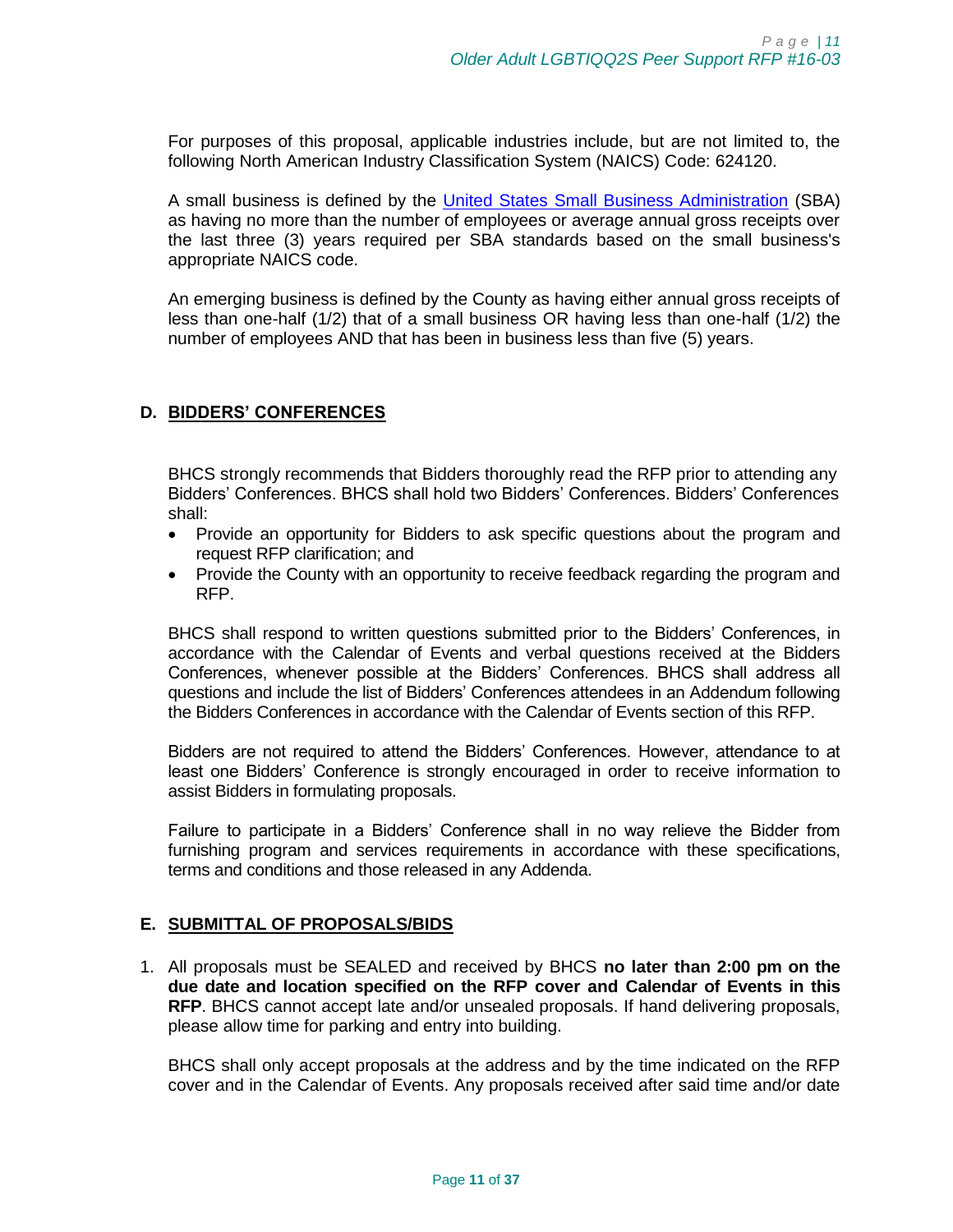or at a place other than the stated address cannot be considered and shall be returned to the Bidder unread/unopened.

All proposals, whether delivered by an employee of Bidder, U.S. Postal Service, courier or package delivery service, must be received and time stamped at the stated delivery address prior to the time designated. BHCS' timestamp shall be considered the official timepiece for the purpose of establishing the actual receipt of bids.

- 2. Bidders must submit proposals which clearly state Bidder and RFP name. Bidders must complete and submit their proposal using the Fillable Forms Template<sup>3</sup>. Proposals shall include:
	- **a.** One original hard copy proposal in a three-ring binder, with original ink signatures. Original proposal is to be clearly marked on the cover (it should be clear who the Bidder is on the front of the binder);
		- The original proposal must include evidence that the person(s) who signed the proposal is/are authorized to execute the proposal on behalf of the Bidder. A signed statement by either the Executive Director or the Board President on an agency letterhead will meet this requirement.
	- **b.** Seven copies of proposal. Copies must be unbound without a three-ring binder.
	- **c.** Enclosed with the hard copy include, a USB flash drive clearly marked with the Bidder and RFP name with the following saved on it:
		- An electronic copy of the proposal, saved with Bidder's name;
		- An electronic Excel copy of the completed Exhibit B-1 Program Budget, saved with the Bidder's name.

The County requests that all proposals submitted shall be printed double-sided and on minimum thirty percent post-consumer recycled content paper.<sup>4</sup>

Bidders shall use the Fillable Forms Template for submittal of proposals to ensure that proposals are:

• Single spaced;

- Use 11-point Arial font and
- Conform to the maximum page limits.
- 3. The County will not consider telegraphic, electronic or facsimile proposals.
- 4. Bidder agrees and acknowledges all RFP specifications, terms and conditions and indicates ability to perform by submission of proposal.
- 5. Submitted proposals shall be valid for a minimum period of eighteen months.
- 6. All costs required for the preparation and submission of a proposal shall be borne by Bidder.
- 7. Proprietary or Confidential Information: No part of any proposal response is to be marked as confidential or proprietary. County may refuse to consider any bid response or part

 $^3$  The Fillable Forms Template was created using Adobe Acrobat Pro which is not compatible with Google Chrome. In order for the fillable fields to work properly, open the Template using other web browser such as Internet Explorer, Safari, etc.<br><sup>4</sup> Inchilituti

Inability to comply with this recommendation will have no impact on the evaluation and scoring of proposals.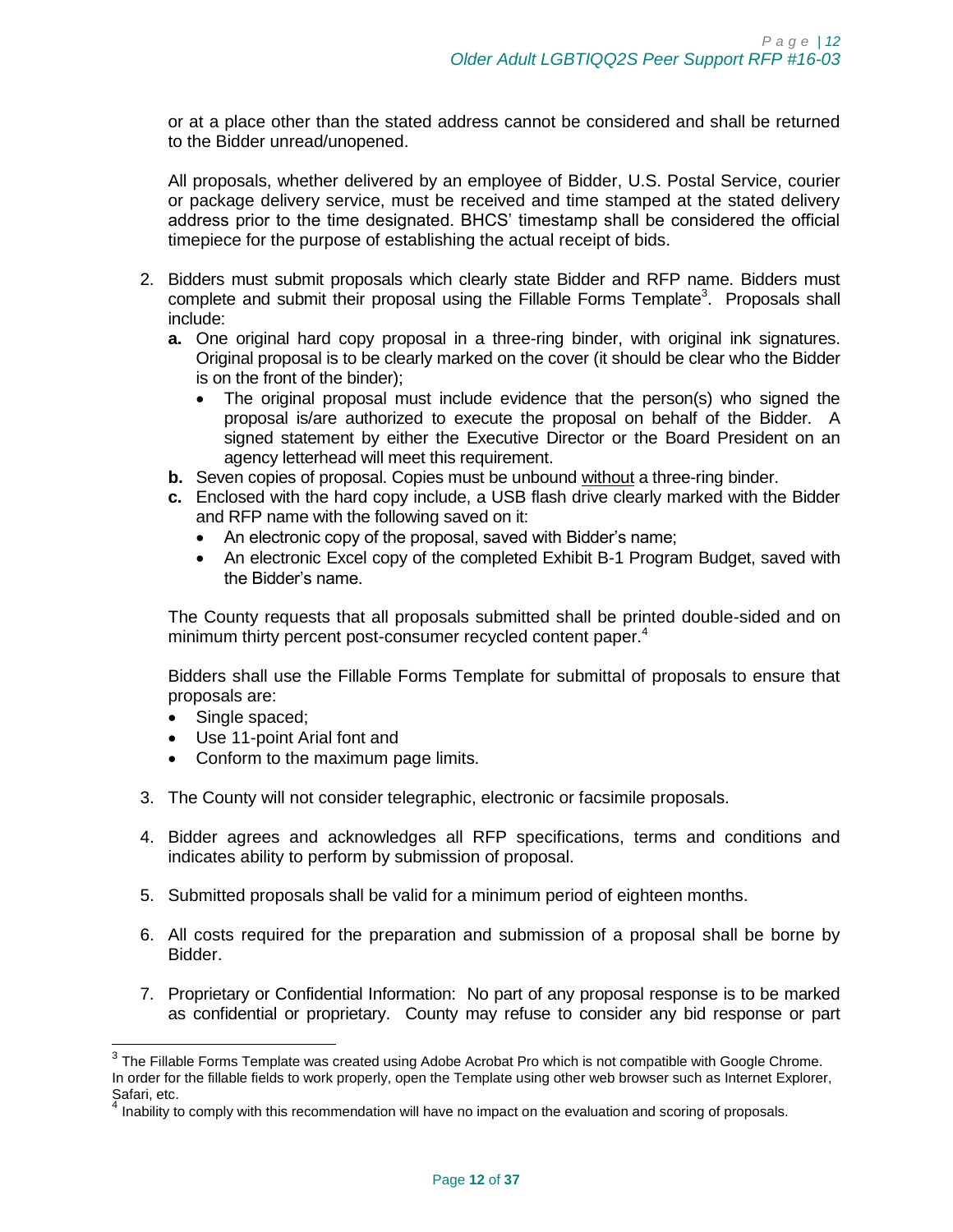thereof so marked. Bid responses submitted in response to this RFP may be subject to public disclosure. County shall not be liable in any way for disclosure of any such records. Additionally, all proposals shall become the property of County. County reserves the right to make use of any information or ideas contained in submitted proposals. This provision is not intended to require the disclosure of records that are exempt from disclosure under the California Public Records Act (Government Code Section 6250, et seq.) or of "trade secrets" protected by the Uniform Trade Secrets Act (Civil Code Section 3426, et seq.).

- 8. All other information regarding proposals shall be held as confidential until such time as the CSC/Evaluation Panel has completed their evaluation, notification of recommended award has been made and the contract has been fully negotiated with the recommended awardees named in the intent to recommend award/non-award notification. The submitted proposals shall be made available upon request no later than five calendar days before approval of the award and contract is scheduled to be heard by the Board of Supervisors. All parties submitting proposals, either qualified or unqualified, shall receive mailed intent to recommend award/non-award notification, which shall include the name of the Bidder(s) recommended for award of this service. In addition, recommended award information will be posted on the BHCS website.
- 9. Each proposal received, with the name of the Bidder, shall be entered on a record, and each record with the successful proposal indicated thereon shall, after the negotiations and award of the order or contract, be open to public inspection.
- 10. California Government Code Section 4552: In submitting a bid to a public purchasing body, the bidder offers and agrees that if the bid is accepted, it will assign to the purchasing body all rights, title, and interest in and to all causes of action it may have under Section 4 of the Clayton Act (15 U.S.C. Sec. 15) or under the Cartwright Act (Chapter 2, commencing with Section 16700, of Part 2 of Division 7 of the Business and Professions Code), arising from purchases of goods, materials, or services by the bidder for sale to the purchasing body pursuant to the bid. Such assignment shall be made and become effective at the time the purchasing body tenders final payment to the bidder.
- 11. Bidder expressly acknowledges that it is aware that if a false claim is knowingly submitted (as the terms "claim" and "knowingly" are defined in the California False Claims Act, Cal. Gov. Code, §12650 et seq.), County will be entitled to civil remedies set forth in the California False Claim Act. It may also be considered fraud and the Contractor may be subject to criminal prosecution.
- 12. The undersigned Bidder certifies that it is, at the time of bidding, and shall be throughout the period of the contract, licensed by the State of California to do the type of work required under the terms of the Contract Documents. Bidder further certifies that it is regularly engaged in the general class and type of work called for in the Bid Documents.
- 13. The undersigned Bidder certifies that it is not, at the time of bidding, on the California Department of General Services (DGS) list of persons determined to be engaged in investment activities in Iran or otherwise in violation of the Iran Contracting Act of 2010 (Public Contract Code Section 2200-2208).
- 14. It is understood that County reserves the right to reject this bid and that the bid shall remain open to acceptance and is irrevocable for a period of 180 days, unless otherwise specified in the Bid Documents.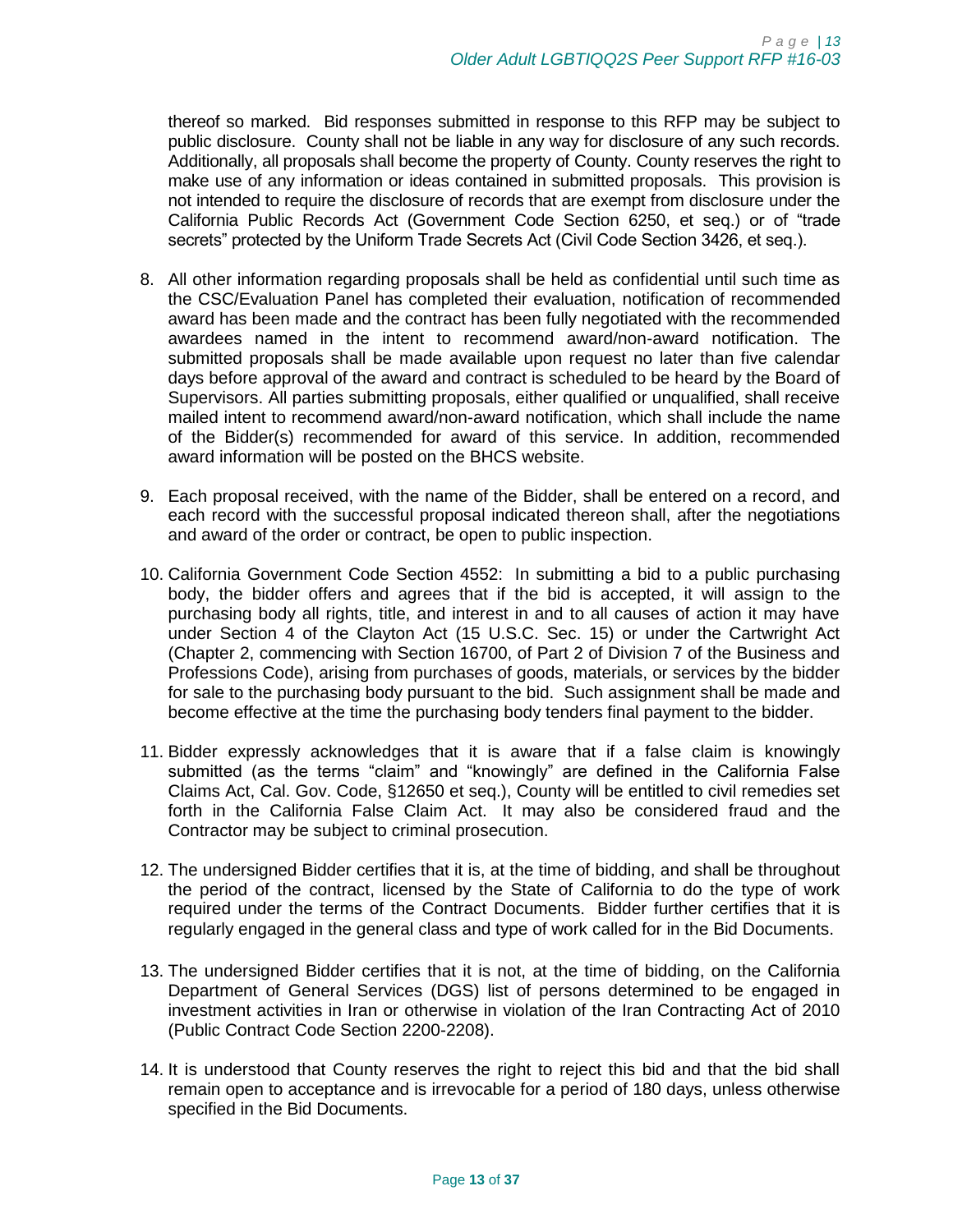#### <span id="page-13-0"></span>**F. RESPONSE FORMAT/PROPOSAL RESPONSES**

Bidders shall use the **Fillable Forms Templates (posted on the BHCS and GSA websites)** to submit proposals. This section provides the point system that the CSC/Evaluation Panel will use to evaluate proposals. BHCS encourages Bidders to reference that section when responding to this RFP.

The person(s) administering the competitive process will review each proposal for completeness against the RFP requirements and ensure that responses conform to the page maximum for each section and sub-section indicated in Table 1. Bidders cannot submit non-material documents after the proposal due date, in order to complete their proposal. Proposals with any missing items of submittals as outlined in the RFP and any Addenda shall be deemed incomplete and may be rejected.

**Proposals shall be complete, substantiated, concise and specific to the information requested. Any material deviation from the requirements may be cause for rejection of the proposal, as determined at BHCS' sole discretion.**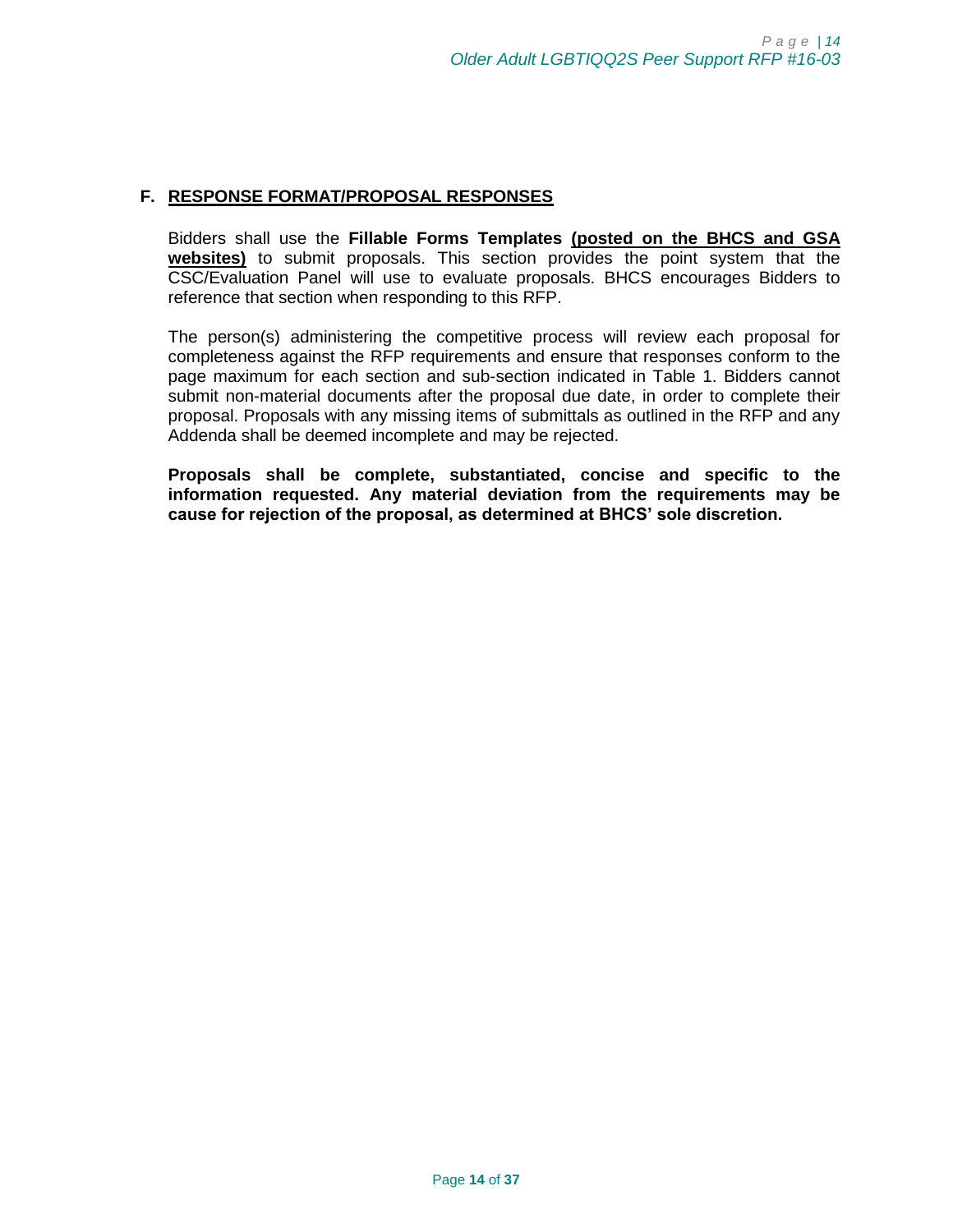<span id="page-14-0"></span>The proposal sections, instructions and page maximums are contained in Table 1.

# **Table 1**

| <b>Section</b>                                                                                                                                                                                        | <b>Instructions</b>                                                                                                                                                                                                                                                                                                                                                                                                                                                                                                                                                                                                                                                        | Page<br>Max.   |
|-------------------------------------------------------------------------------------------------------------------------------------------------------------------------------------------------------|----------------------------------------------------------------------------------------------------------------------------------------------------------------------------------------------------------------------------------------------------------------------------------------------------------------------------------------------------------------------------------------------------------------------------------------------------------------------------------------------------------------------------------------------------------------------------------------------------------------------------------------------------------------------------|----------------|
| 1. TITLE PAGE                                                                                                                                                                                         | Use the Fillable Forms Template to complete and submit<br>the requested information.                                                                                                                                                                                                                                                                                                                                                                                                                                                                                                                                                                                       | 1              |
| 2. EXHIBIT A:<br><b>BIDDER</b><br><b>INFORMATION</b><br><b>AND</b><br><b>ACCEPTANCE</b>                                                                                                               | Use the Fillable Forms Template to complete and submit<br>the requested information.                                                                                                                                                                                                                                                                                                                                                                                                                                                                                                                                                                                       | 1              |
| 3. LETTER OF<br>Use the Fillable Forms Template to complete and submit<br><b>TRANSMITTAL/</b><br>a synopsis of the highlights and benefits of each<br><b>EXECUTIVE</b><br>proposal.<br><b>SUMMARY</b> |                                                                                                                                                                                                                                                                                                                                                                                                                                                                                                                                                                                                                                                                            | 1              |
| <b>4. BIDDER MINIMUM</b><br><b>QUALIFICATIONS</b><br><b>AND SPECIFIC</b><br><b>REQUIREMENTS</b>                                                                                                       | Use the Fillable Forms Template to describe and<br>demonstrate how Bidder meets all of the criteria.<br><b>a.</b> Have existing programs and/or services serving<br>Older Adult (OA) populations;<br><b>b.</b> Have an existing clinical team providing<br>assessments, treatment, and referrals; and<br>c. Have experience providing services to LGBTIQQ2S<br>OA and/or have interest in expanding current OA<br>services to also serve LGBTIQQ2S OA. If the latter,<br>explain.                                                                                                                                                                                          | 2              |
|                                                                                                                                                                                                       | <b>Supply Organizational Capacity and Reference</b><br>sections a. and b. in the original proposal only.                                                                                                                                                                                                                                                                                                                                                                                                                                                                                                                                                                   | N/A            |
|                                                                                                                                                                                                       | a. Debarment and Suspension<br>Bidders, its principal and named subcontractors must<br>not be identified on the list of Federally debarred,<br>suspended or other excluded parties located at<br>www.sam.gov                                                                                                                                                                                                                                                                                                                                                                                                                                                               | N/A            |
| 5. ORGANIZATIONAL<br><b>CAPACITY AND</b><br><b>REFERENCE</b>                                                                                                                                          | References Use the Fillable Forms Template to<br>b.<br>provide three current and three former references<br>that Bidder worked with on a similar scope, volume<br>and requirements to those outlined in this RFP.<br>Bidders must verify that the contact information for all<br>references provided is current and valid. Bidders are<br>strongly encouraged to notify all references that the<br>County may be contacting them to obtain a<br>reference.<br>The County may contact some or all of the<br>references provided in order to determine Bidder's<br>performance record on work similar to that described<br>in this request. The County reserves the right to | $\overline{2}$ |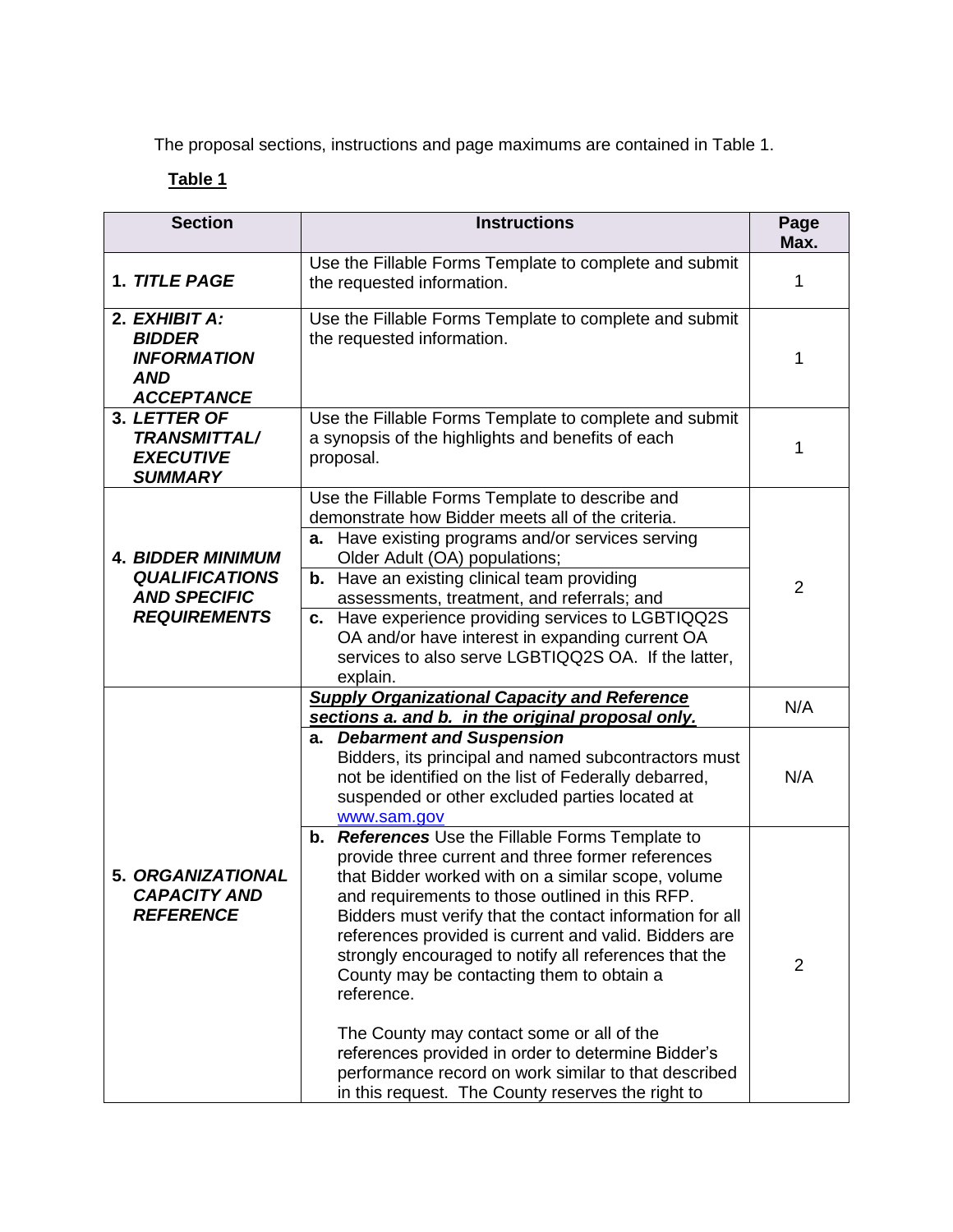| <b>Section</b>                                          | <b>Instructions</b>                                                                                                                                                                                                                                                                                                                                                                   | Page<br>Max. |
|---------------------------------------------------------|---------------------------------------------------------------------------------------------------------------------------------------------------------------------------------------------------------------------------------------------------------------------------------------------------------------------------------------------------------------------------------------|--------------|
|                                                         | contact references other than those provided in the<br>proposal and to use the information gained from<br>them in the evaluation process.                                                                                                                                                                                                                                             |              |
|                                                         | Use the Fillable Forms Template to complete and submit<br>the information below.                                                                                                                                                                                                                                                                                                      | N/A          |
|                                                         | a. Describe, in detail, Bidder's Clinical Understanding<br>and Experience with the Priority Population<br><b>Needs and Service Delivery Approach, including:</b>                                                                                                                                                                                                                      | (6)          |
|                                                         | i. Bidder's understanding of the priority population<br>including:<br>1. Older adults that identify as LGBTIQQ2S;<br>2. Older adults with SMI;<br>3. Risk factors and challenges faced;<br>4. Age related issues; and<br>5. Cultural issues that impact treatment plan.                                                                                                               | 1            |
| 6. BIDDER                                               | ii.<br>Bidder's experience working with the priority<br>population that takes into account:<br>1. Working with older adults with SMI and<br>LGBTIQQ2S populations;<br>2. Providing Peer Support services as defined<br>by the proposing agency;<br>3. Programming that is culturally responsive to<br>the priority populations; and<br>4. Programming that responds to client issues. | 1            |
| <b>EXPERIENCE,</b><br><b>ABILITY AND</b><br><b>PLAN</b> | iii.<br>Bidder's Peers program design that will address<br>the following:<br>1. What services and support will be provided to<br>the priority population?<br>How will Peer Support services be integrated<br>2.<br>into the existing clinical team?<br>How will the agency introduce the program to<br>3.<br>the larger community?<br>4. How will potential clients be identified?    | 1            |
|                                                         | How will the priority population be linked to<br>5.<br>and engaged in program services?<br>How will the Peer Support staff engage,<br>6.<br>advocate, and support clients?<br>How will referrals, linkage and coordination to<br>7.<br>outside services take place?<br>How will clients be assisted and supported in<br>8.<br>meeting their treatment goals?                          | 1            |
|                                                         | How will the agency create a welcoming and<br>9.<br>accommodating environment to the priority<br>population? Including the ways in which the<br>agency may be already welcoming to OA and<br>LGBTIQQ2S populations.<br>10. How will cultural and/or linguistic needs of the<br>clients be supported within the services?                                                              | 1            |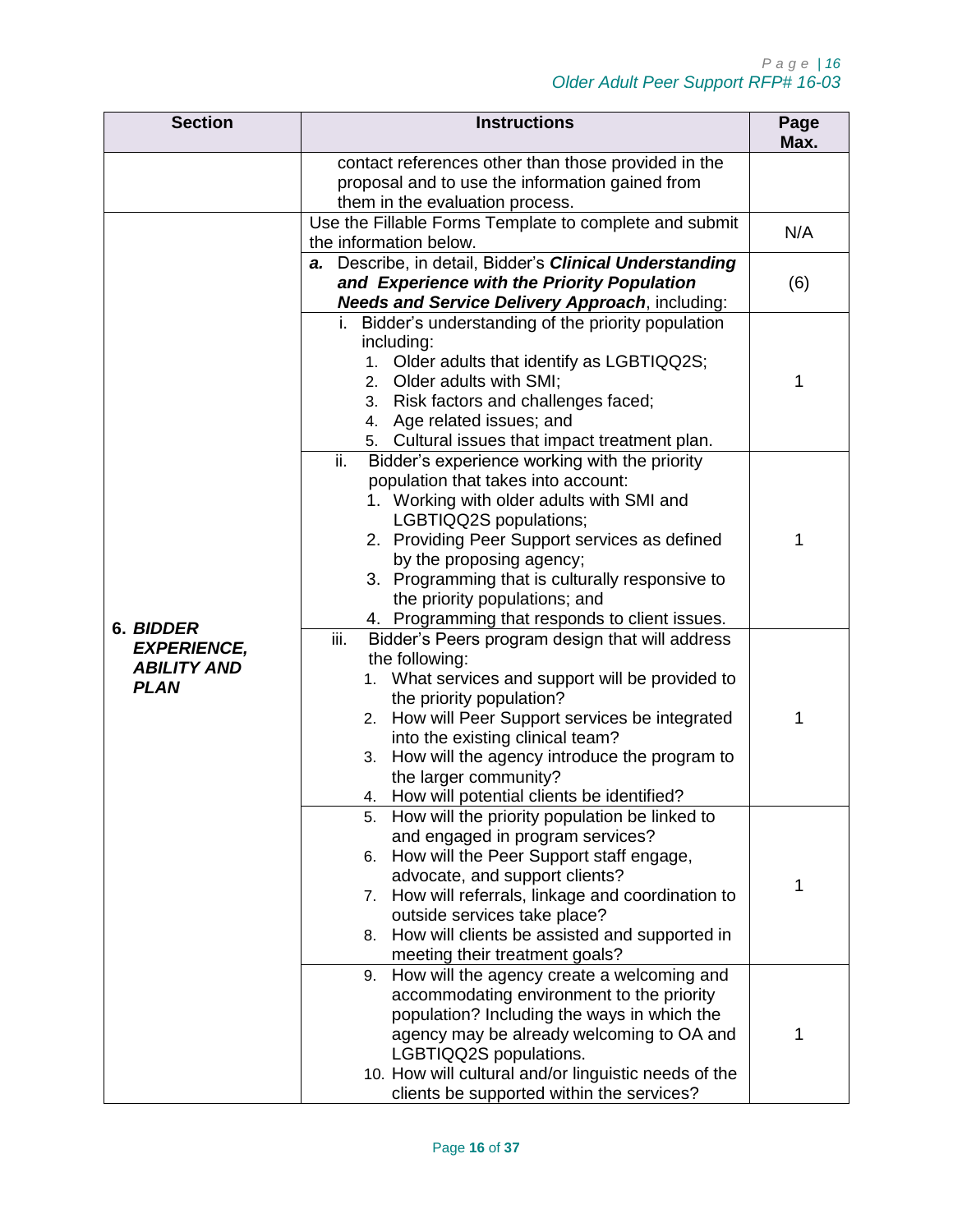| <b>Section</b> | <b>Instructions</b>                                                                                                                                                                                                                                                                                                                                                                                                                                                                                                           | Page<br>Max.   |
|----------------|-------------------------------------------------------------------------------------------------------------------------------------------------------------------------------------------------------------------------------------------------------------------------------------------------------------------------------------------------------------------------------------------------------------------------------------------------------------------------------------------------------------------------------|----------------|
|                | iv.<br>Identify any best practices including community<br>defined, or evidence-based practices that will be<br>incorporated into the program model. Include in<br>your response the plan for monitoring and<br>implementing fidelity to the program model.                                                                                                                                                                                                                                                                    | 1              |
|                | Describe proposed programming by attaching<br>v.<br>four weekly schedules (include in proposal as<br>Attachment 1A). Include the following:<br>1. Curricula/service<br>2. Brief service type description<br>3. Hours and days<br>4. Extra Curricula Activities                                                                                                                                                                                                                                                                | N/A            |
|                | b. Describe, in detail, Bidder's Planned Staffing and<br>Organization Infrastructure, including:                                                                                                                                                                                                                                                                                                                                                                                                                              | (6)            |
|                | Bidder's planned staffing structure including:<br>i.<br>1. The roles of direct and non-direct service<br>staff, licensed and non-licensed staff, roles<br>and responsibilities of all staff. (Use the<br>Fillable Forms Template to complete and<br>submit this information.)                                                                                                                                                                                                                                                 | $\overline{2}$ |
|                | 2. Staffing chart (include in proposal as<br>Attachment 2A).                                                                                                                                                                                                                                                                                                                                                                                                                                                                  | N/A            |
|                | Plan for hiring/recruiting, training, supporting<br>3.<br>and maintaining the Peer Support Staff.<br>Include in your response how the Peer<br>Support Supervisor will be prepared to<br>provide ongoing support.                                                                                                                                                                                                                                                                                                              | 1              |
|                | Bidder's planned organizational infrastructure,<br>ii.<br>including:<br>1. What is the plan for introducing the program<br>to agency staff;<br>2. Interest and capacity to expand current OA<br>services to also serve LGBTIQQ2S;<br>3. Capacity to support peer staff and provide<br>access to continuous training and support to<br>staff within the organization;<br>4. How staff will reflect priority populations;<br>5. How staff will be prepared to provide<br>culturally responsive and age appropriate<br>services; | 1              |
|                | c. Describe, in detail, Bidder's ability and experience<br><b>Forming Partnerships and Collaboration,</b><br>including:<br>i. Describe the Bidder's experience in cultivating<br>relationships in program services including:<br>1. Existing public and community partners;<br>2. Plan for cultivating new relationships to<br>support clients;                                                                                                                                                                               | 1              |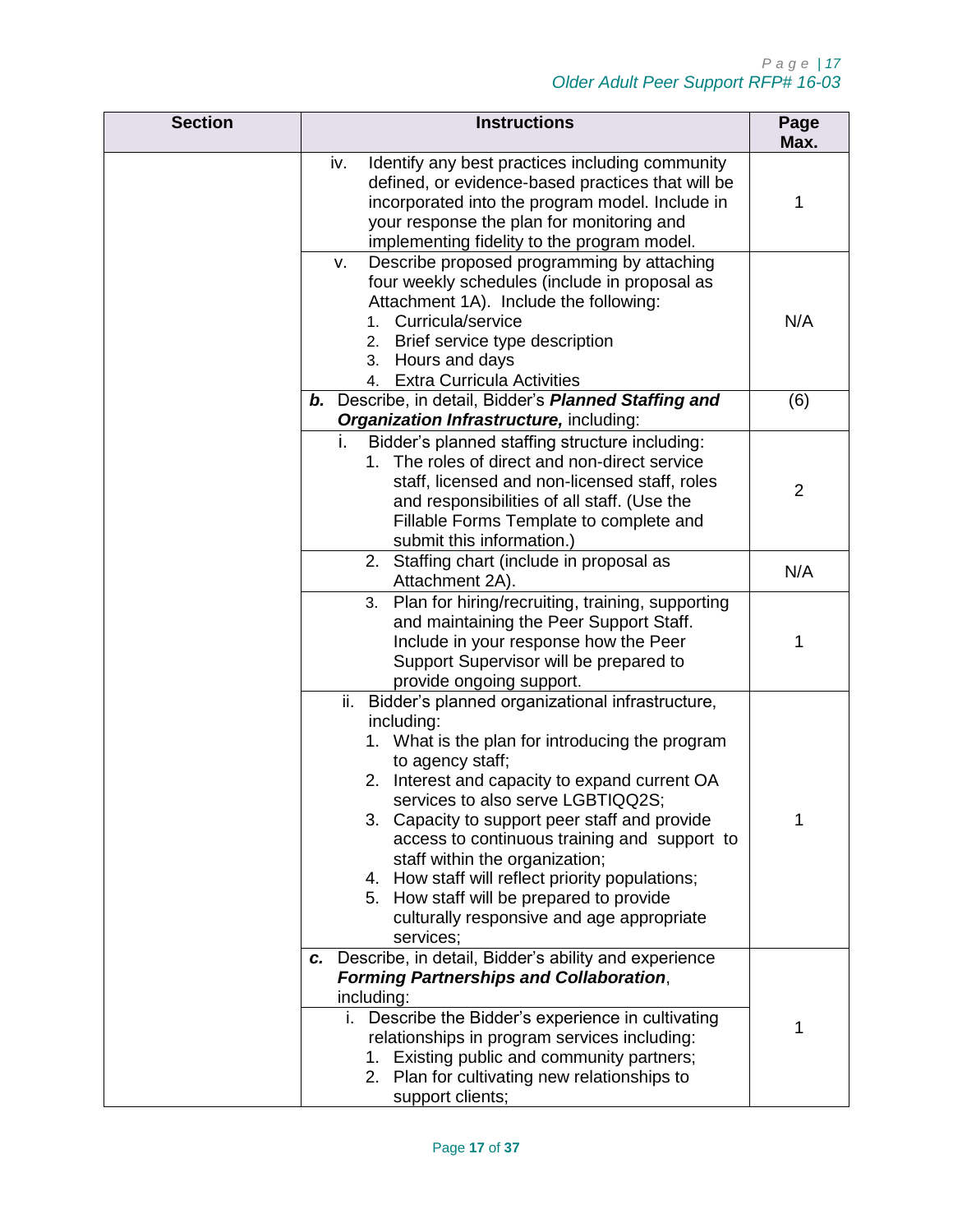| <b>Section</b>                                          | <b>Instructions</b>                                                                                                                                                                                                                                                                                                                                                                                                                                                                                      | Page<br>Max.                                                              |
|---------------------------------------------------------|----------------------------------------------------------------------------------------------------------------------------------------------------------------------------------------------------------------------------------------------------------------------------------------------------------------------------------------------------------------------------------------------------------------------------------------------------------------------------------------------------------|---------------------------------------------------------------------------|
|                                                         | 3. Ability to cultivate strong relationships with<br>community based providers.                                                                                                                                                                                                                                                                                                                                                                                                                          |                                                                           |
|                                                         | d. Describe, in detail, Bidder's Experience and Plan to<br>Track Data and Outcomes, including Bidder's plan<br>for collecting data specified in this RFP and tracking<br>outcomes for quality improvement, specific to the<br>following:<br>Who will track the data?<br>How will the data be used for quality<br>improvement?<br>How will client opinions be integrated in the<br>program evaluation and/or quality<br>improvement?                                                                      | 1                                                                         |
|                                                         | <b>Budget</b><br>a. Cost-Coefficient – Bidder does not need to submit<br>anything additional for this.<br><b>b.</b> Complete and submit one <b>EXHIBIT B-1: BUDGET</b><br><b>WORKBOOK</b> (saved in MS Excel).<br>See EXHIBIT B-1: BUDGET WORKBOOK<br><b>INSTRUCTIONS</b> in the Fillable Forms Template for<br>detailed instructions. Complete and submit all<br>worksheets in the Workbook.                                                                                                            | (in<br>addition to<br>the Exhibit<br>$B-1$ :<br><b>Budget</b><br>Workbook |
| 7. COST                                                 | c. Bidder's detailed Budget Narrative to explain the<br>costs and calculations in the <b>B-1: BUDGET</b><br><b>WORKBOOK.</b><br>Bidder's narrative on how the proposed program<br>ı.<br>budget is aligned with the requirements of this<br>RFP taking into account how calculations were<br>made on the following and explanation on any<br>variances in costs:<br>1. Required Staffing<br>2. Salaries and Benefits<br>3. Operating Expenses<br>4. Administrative and/or Indirect Costs<br>5.<br>Revenue | 2                                                                         |
|                                                         | Use the Fillable Forms Template to complete and submit<br>the following:                                                                                                                                                                                                                                                                                                                                                                                                                                 | N/A                                                                       |
| 8. IMPLEMENTATION<br><b>SCHEDULE AND</b><br><b>PLAN</b> | a. Bidder's Implementation Schedule and Plan with<br>responsible persons, milestones and due dates<br>around the following activities: Staff hiring, Training,<br>Supervision, Program Fill-up and Program<br>Evaluation.                                                                                                                                                                                                                                                                                | $\overline{2}$                                                            |
|                                                         | b. Bidder's identification and strategies for mitigation of<br>risks and barriers, which may adversely affect the<br>program's implementation                                                                                                                                                                                                                                                                                                                                                            | 1                                                                         |
| <b>EXHIBITS</b>                                         | Using the Fillable Forms Template complete and submit<br>the following:                                                                                                                                                                                                                                                                                                                                                                                                                                  |                                                                           |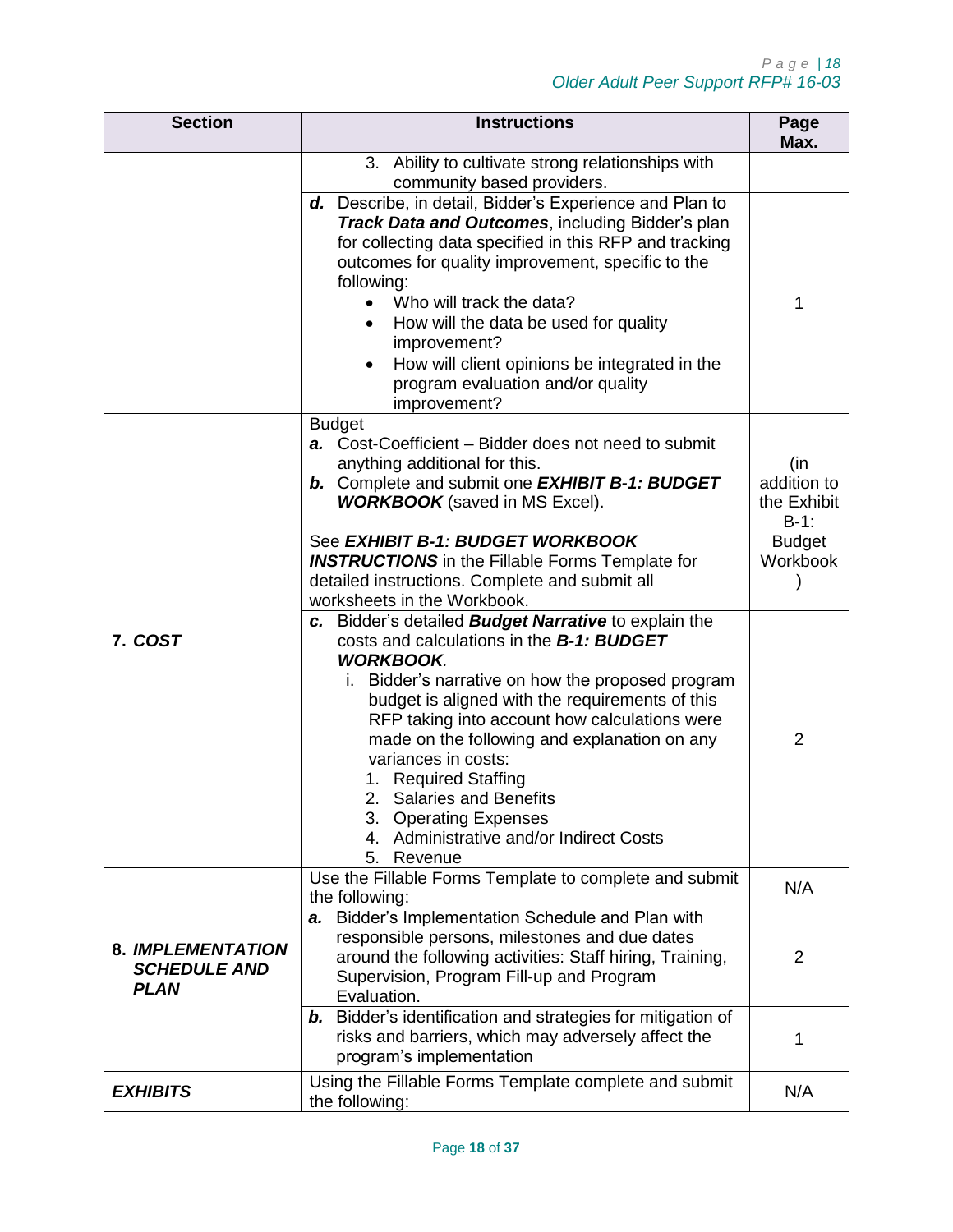| <b>Section</b> | <b>Instructions</b>                              | Page<br>Max. |
|----------------|--------------------------------------------------|--------------|
|                | <b>EXHIBIT C: INSURANCE REQUIREMENTS</b>         |              |
|                | <b>EXHIBIT D: EXCEPTIONS, CLARIFICATIONS AND</b> |              |
|                | <b>AMENDMENTS</b>                                |              |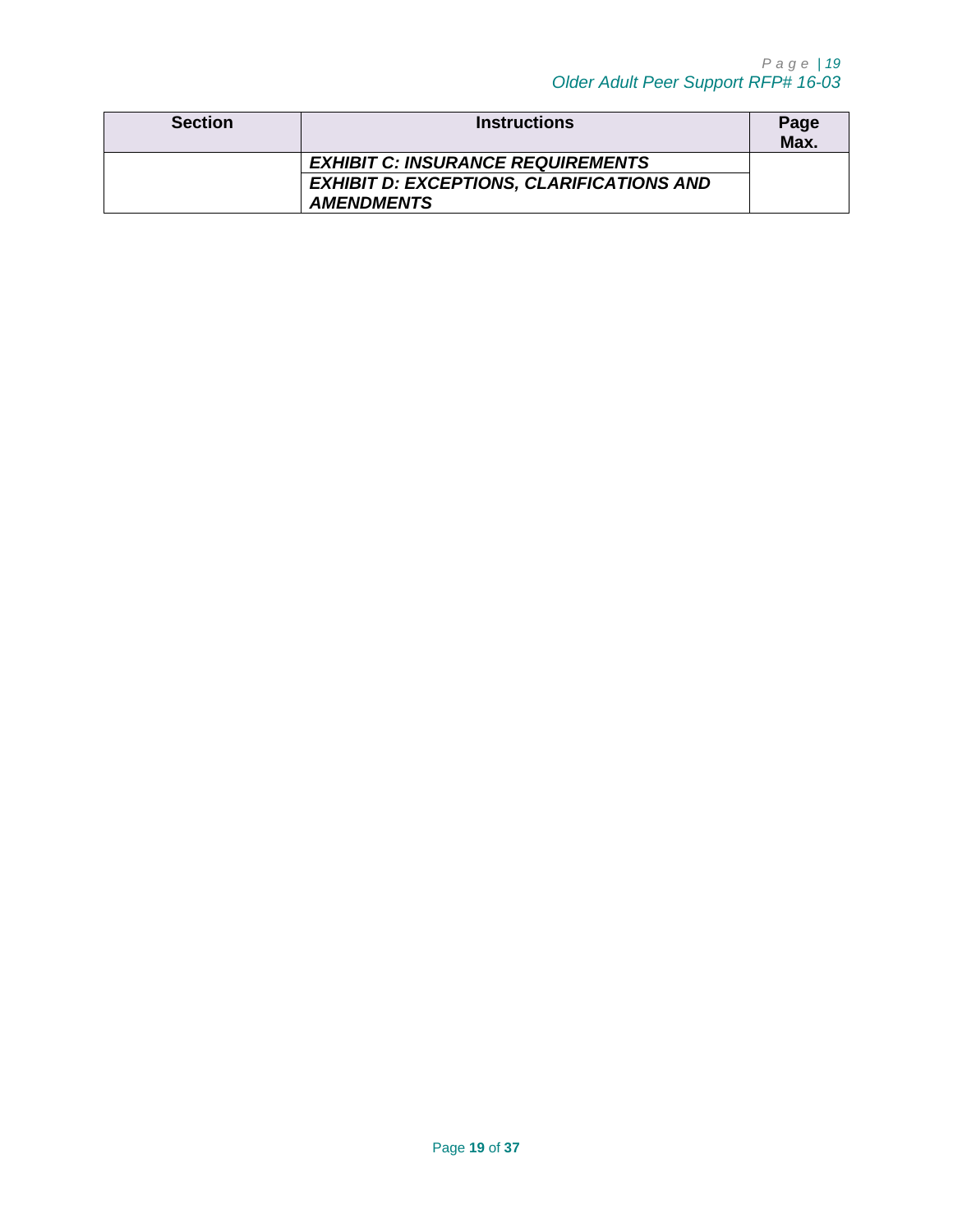#### <span id="page-19-0"></span>**G. EVALUATION CRITERIA/SELECTION COMMITTEE**

All proposals that pass the initial Evaluation Criteria which are determined on a pass/fail basis (Bidder Minimum Qualifications, Completeness of Response, Conformance to Page Limitations, and Debarment and Suspension) shall be evaluated by the CSC/Evaluation Panel. The CSC/Evaluation Panel may be composed of County staff and other individuals who may have expertise or experience in the RFP content. The CSC/Evaluation Panel shall score and recommend a Contractor in accordance with the evaluation criteria set forth in this RFP. The evaluation of the proposals for recommendation shall be within the sole judgment and discretion of the CSC/Evaluation Panel.

All contact during the evaluation phase shall be through the BHCS contact person only. Bidders shall neither contact nor lobby evaluators during the evaluation process. Attempts by Bidder to contact and/or influence members of the CSC/Evaluation Panel may result in disqualification of Bidder.

Bidders should bear in mind that any proposal that is unrealistic in terms of the technical or schedule commitments, or unrealistically high or low in cost, shall be deemed reflective of an inherent lack of technical competence or indicative of a failure to comprehend the complexity and risk of the County's requirements as set forth in this RFP.

As a result of this RFP, the County intends to award a contract to the responsible Bidder whose response conforms to the RFP and whose proposal presents the greatest value to the County, all evaluation criteria considered. The combined weight of the evaluation criteria is greater in importance than cost in determining the greatest value to the County. The goal is to award a contract to the Bidder that demonstrates the best quality as determined by the combined weight of the evaluation criteria. The County may award a contract of higher qualitative competence over the lowest priced proposal.

The basic information that each proposal section should contain is specified in section II. F. These specifications should be considered as requirements. Much of the material needed to present a comprehensive proposal can be placed into one of the sections listed in II. F. However, other criteria may be added to further support the evaluation process whenever such additional criteria are deemed appropriate in considering the nature of the services being solicited.

Each of the Evaluation Criteria below shall be used in ranking and determining the quality of proposals. Proposals shall be evaluated according to each Evaluation Criteria and scored on a five-point scale shown in Table 2. The scores for all the Evaluation Criteria shall be added according to their assigned weight, as shown in Table 3, to arrive at a weighted score for each proposal. A proposal with a high weighted total shall be deemed of higher quality than a proposal with a lesser-weighted total. The final maximum score for any program is five hundred fifty (550) points including the possible fifty (50) points for local and small, local and emerging, or local preference points (maximum 10% of final score).

The evaluation process may include a two-stage approach including an initial evaluation of the written proposal and preliminary scoring to develop a short list of bidders that will continue to the final stage of oral presentation and interview and reference checks. The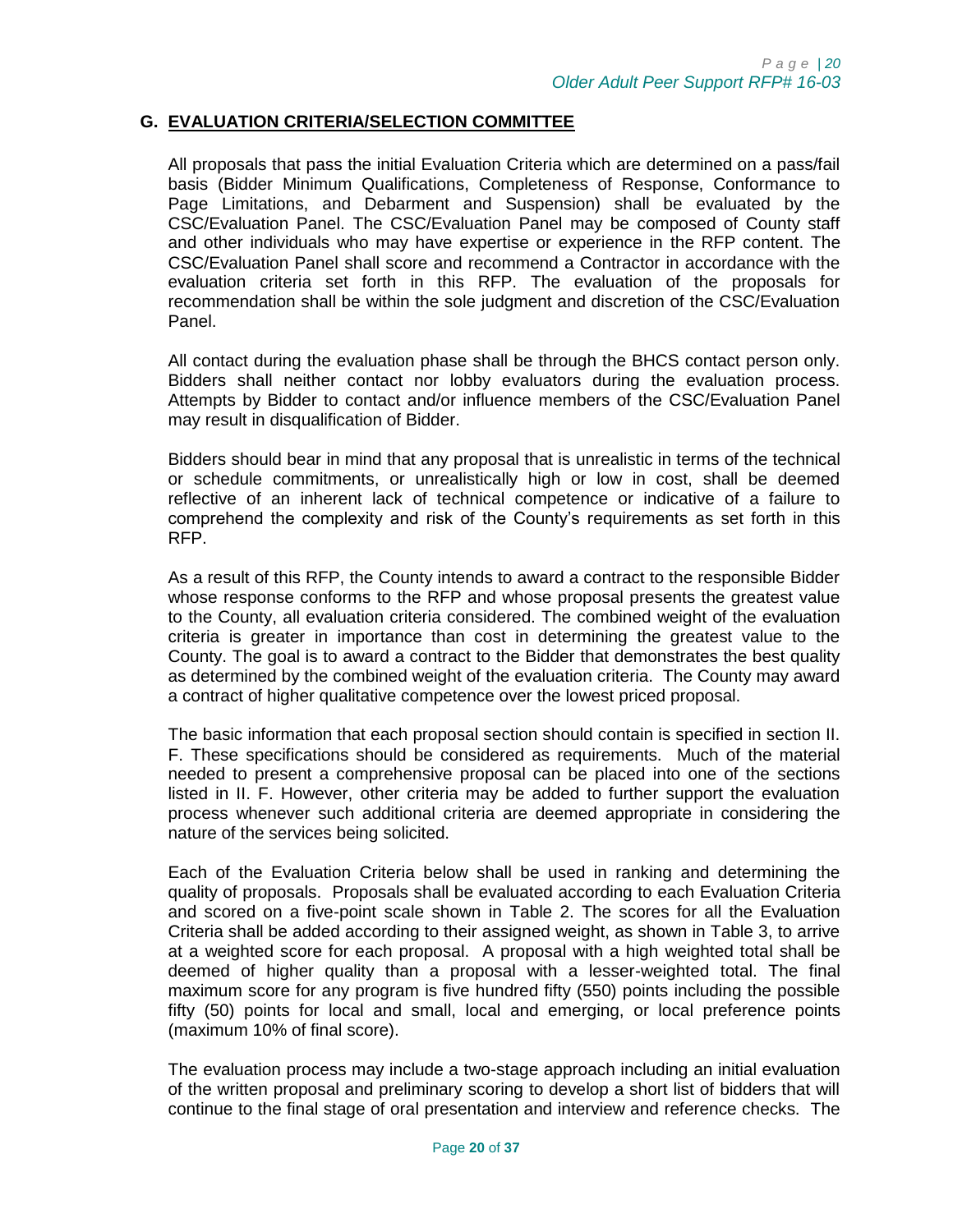preliminary scoring will be based on the total points, excluding points allocated to references, oral presentation and interview.

If the two-stage approach is used, the three Bidders that receive the highest preliminary scores and with at least 200 points shall be invited to participate in an oral interview. Only the Bidders meeting the short list criteria shall proceed to the next stage. All other Bidders shall be deemed eliminated from the process. All Bidders shall be notified of the short list participants; however, the preliminary scores at that time shall not be communicated to Bidders.

The zero to five-point scale range is defined in **[Table 2](#page-20-0)**:

## <span id="page-20-0"></span>**Table 2**

| <b>Score</b>  | Label       | <b>Description</b>                                              |  |  |
|---------------|-------------|-----------------------------------------------------------------|--|--|
| 0             | <b>Not</b>  | Non-responsive, fails to meet RFP specification. The approach   |  |  |
|               | Acceptable  | has no probability of success. If a mandatory requirement this  |  |  |
|               |             | score shall result in disqualification of proposal.             |  |  |
|               | Poor        | Below average, falls short of expectations, is substandard to   |  |  |
|               |             | that which is the average or expected norm, has a low           |  |  |
|               |             | probability of success in achieving objectives per RFP.         |  |  |
| $\mathcal{P}$ | Fair        | Has a reasonable probability of success, however, some          |  |  |
|               |             | objectives may not be met.                                      |  |  |
| 3             | Average     | Acceptable, achieves all objectives in a reasonable fashion per |  |  |
|               |             | RFP specification. This shall be the baseline score for each    |  |  |
|               |             | item with adjustments based on interpretation of proposal by    |  |  |
|               |             | Evaluation Committee members.                                   |  |  |
| 4             | Above       | Very good probability of success, better than that which is     |  |  |
|               | Average/    | average or expected as the norm. Achieves all objectives per    |  |  |
|               | Good        | RFP requirements and expectations.                              |  |  |
| 5             | Excellent/  | Exceeds expectations, very innovative, clearly superior to that |  |  |
|               | Exceptional | which is average or expected as the norm.<br>Excellent          |  |  |
|               |             | probability of success and in achieving all objectives and      |  |  |
|               |             | meeting RFP specification.                                      |  |  |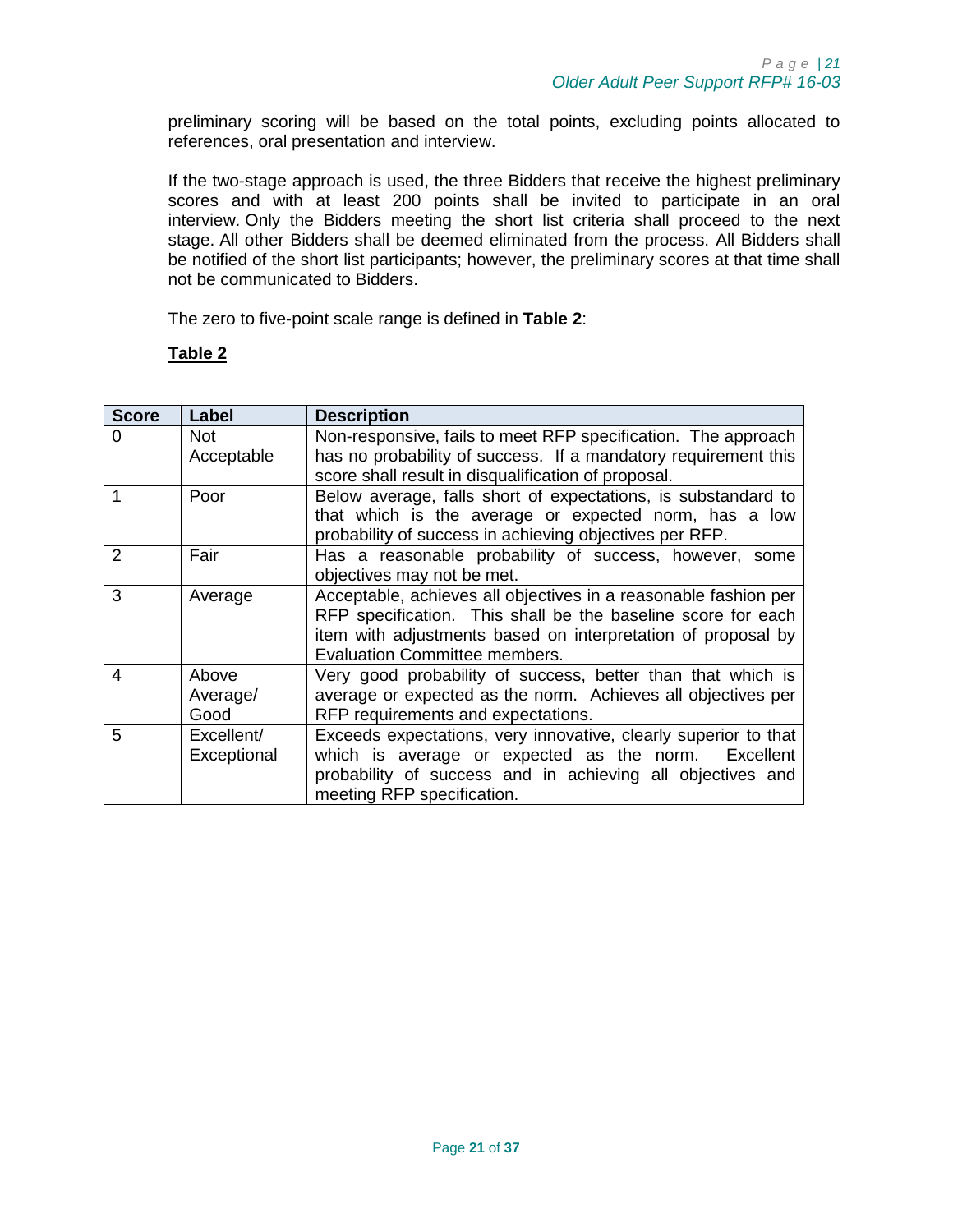The evaluation criteria and respective weights for this RFP are contained in Table 3.

# **Table 3**

<span id="page-21-0"></span>

|    | <b>RFP SECTION</b>       | <b>EVALUATION METHOD</b>                            | <b>EVALUATION CRITERIA</b>                               | <b>WEIGHT</b> |
|----|--------------------------|-----------------------------------------------------|----------------------------------------------------------|---------------|
| 1. | <b>TITLE PAGE</b>        | Reviewed for completeness                           | Complete/Incomplete                                      | Pass/Fail     |
| 2. | <b>EXHIBIT A: BIDDER</b> |                                                     | Meets/Does Not Meet Minimum Qualification                |               |
|    | <b>INFORMATION AND</b>   |                                                     |                                                          |               |
|    | <b>ACCEPTANCE</b>        |                                                     | Responses to this RFP must be complete.                  |               |
|    | 3. LETTER OF             |                                                     | Responses that do not include the proposal content       |               |
|    | <b>TRANSMITTAL/</b>      |                                                     | requirements identified within this RFP and              |               |
|    | <b>EXECUTIVE</b>         |                                                     | subsequent Addenda and do not address each of the        |               |
|    | <b>SUMMARY</b>           |                                                     | items listed below will be considered incomplete.        |               |
|    |                          | <b>Existing programs and/or</b><br>а.               | Additionally, bid responses that do not conform to       |               |
|    |                          | services service OA                                 | the page limitations in Table 1, will be rated a Fail in |               |
|    |                          | populations. Reviewed to                            | the Evaluation Criteria and will receive no further      |               |
|    |                          | determine whether the Bidder                        | consideration.                                           |               |
|    |                          | had demonstrated that they                          |                                                          |               |
|    |                          | meet Bidder Minimum                                 |                                                          |               |
|    |                          | Qualification.                                      |                                                          |               |
|    |                          | <b>Existing clinical team</b><br>b.                 |                                                          |               |
|    |                          | providing assessments,<br>treatment, and referrals. |                                                          |               |
|    | 4. BIDDER MINIMUM        | Reviewed to determine                               |                                                          |               |
|    | <b>QUALIFICATION</b>     | whether the Bidder had                              |                                                          |               |
|    |                          | demonstrated that they meet                         |                                                          |               |
|    |                          | <b>Bidder Minimum Qualification.</b>                |                                                          |               |
|    |                          | c. Experience providing                             |                                                          |               |
|    |                          | services to LGBTIQQ2S OA                            |                                                          |               |
|    |                          | and/or interested in                                |                                                          |               |
|    |                          | expanding current OA                                |                                                          |               |
|    |                          | services to also serve                              |                                                          |               |
|    |                          | <b>LGBTIQQ2S OA. Reviewed</b>                       |                                                          |               |
|    |                          | to determine whether the                            |                                                          |               |
|    |                          | Bidder had demonstrated that                        |                                                          |               |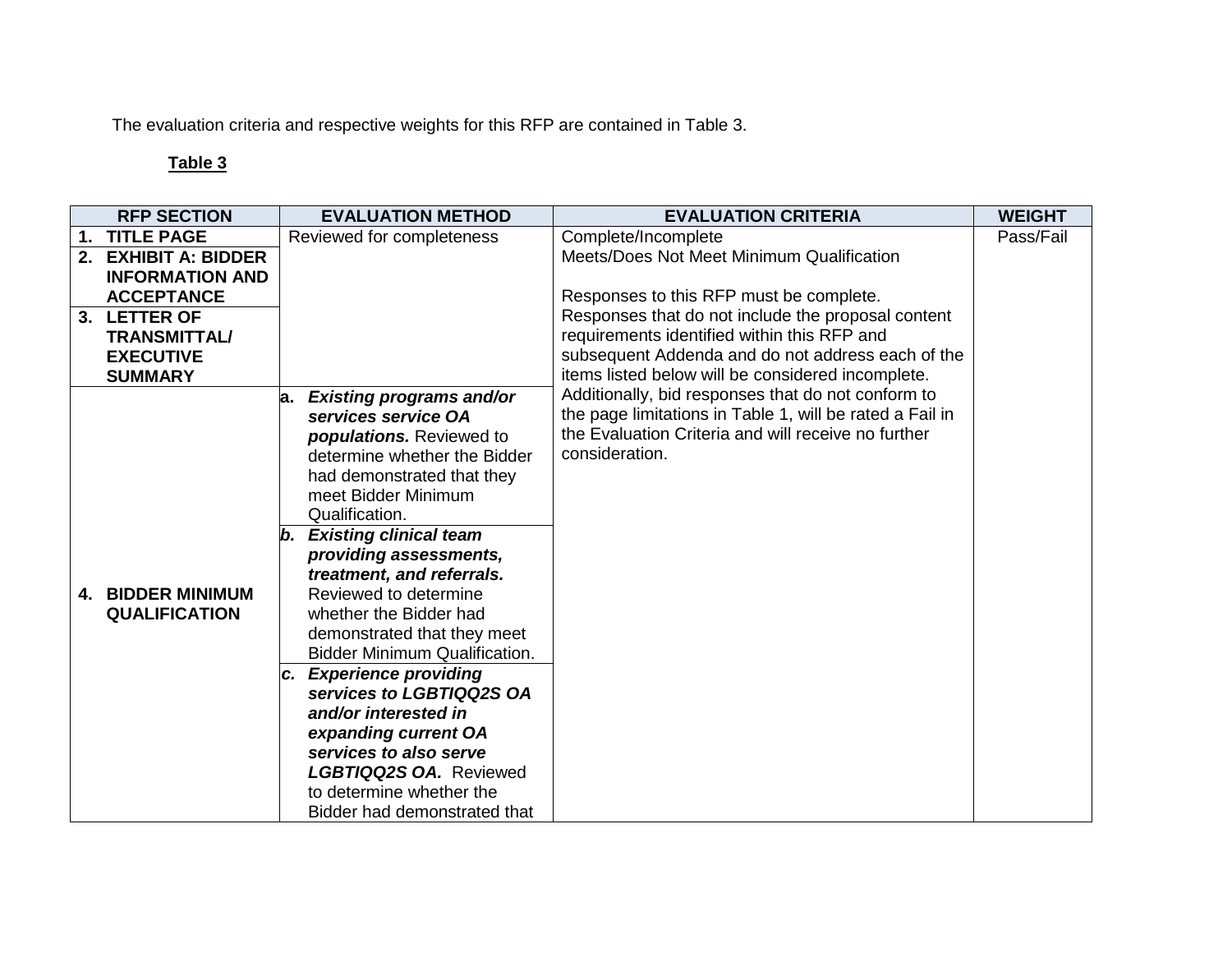|    |                                                                   | they meet Bidder Minimum<br>Qualification.                                                                                                                                             |                                                                                                                                                                                                                                                                                                                                                                                                                                                                                                                                                                                                                                                                                                                                                                                                                                           |                             |
|----|-------------------------------------------------------------------|----------------------------------------------------------------------------------------------------------------------------------------------------------------------------------------|-------------------------------------------------------------------------------------------------------------------------------------------------------------------------------------------------------------------------------------------------------------------------------------------------------------------------------------------------------------------------------------------------------------------------------------------------------------------------------------------------------------------------------------------------------------------------------------------------------------------------------------------------------------------------------------------------------------------------------------------------------------------------------------------------------------------------------------------|-----------------------------|
|    |                                                                   | a. Debarment and Suspension                                                                                                                                                            | To be considered for contract award, the Bidder<br>$\bullet$<br>and its principal may not be identified on the list<br>of Federally debarred, suspended or other<br>excluded parties located at www.sam.gov.                                                                                                                                                                                                                                                                                                                                                                                                                                                                                                                                                                                                                              | Pass/Fail                   |
| 5. | <b>ORGANIZATIONAL</b><br><b>CAPACITY AND</b><br><b>REFERENCES</b> | <b>b.</b> BHCS will check references<br>for Bidders placed on the<br>shortlist and ask the<br>references standard<br>questions, which will be<br>evaluated by the Evaluation<br>Panel. | How do the Bidder's references rate the following:<br>Bidder's capacity to perform the services as<br>$\bullet$<br>stated:<br>Areas in which Bidder did well;<br>Areas in which Bidder could have improved;<br>Project management, technical ability,<br>$\bullet$<br>availability, training, documentation and reliability<br>on a scale of one to five;<br>Whether the project was completed on time and<br>on budget;<br>Responsiveness to clients;<br>$\bullet$<br>Usefulness of Bidder's services;<br>Understanding of the project and need;<br>References' overall satisfaction with Bidder;<br>$\bullet$<br>References' comfort with recommending the<br>Bidder to Alameda County;<br>Whether Bidder would be used again by<br>Reference;<br>Any other information that would assist in<br>Alameda County's' work with the Bidder. | 5                           |
|    | 6. BIDDER                                                         | a.<br>and the Service Delivery Approach.                                                                                                                                               | The Evaluation Panel will read and assign a score based on how detailed and<br>specific the Bidder's response to following questions which will become the total<br>score under the Clinical Understanding, Experience with Priority Population Needs                                                                                                                                                                                                                                                                                                                                                                                                                                                                                                                                                                                     | (35)<br>Section<br>Subtotal |
|    | <b>EXPERIENCE,</b><br><b>ABILITY AND PLAN</b>                     | <b>Clinical Understanding of</b><br>i.<br>the Priority Population                                                                                                                      | How well does Bidder demonstrate clinical<br>understanding of the following:<br>LGBTIQQ2S Older Adults;<br>Older adults with SMI:<br>$\bullet$                                                                                                                                                                                                                                                                                                                                                                                                                                                                                                                                                                                                                                                                                            | 5                           |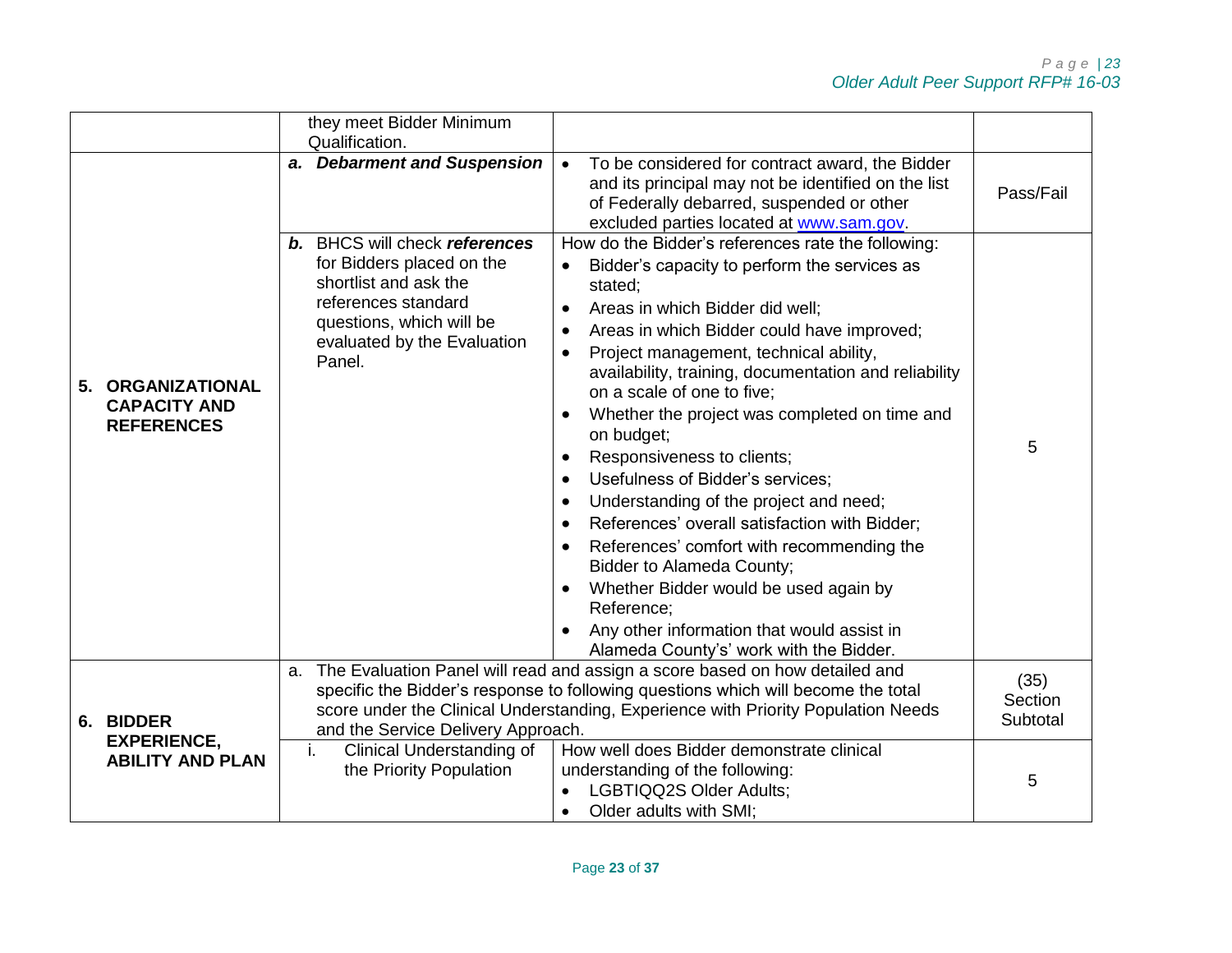|                                                      | Risk factors and challenges faced by the priority                                                                                                                 |   |
|------------------------------------------------------|-------------------------------------------------------------------------------------------------------------------------------------------------------------------|---|
|                                                      | population;                                                                                                                                                       |   |
|                                                      | Age related issues; and<br>$\bullet$                                                                                                                              |   |
|                                                      | Cultural issues that impact treatment plan                                                                                                                        |   |
| ii.<br><b>Experience with Priority</b><br>Population | How well does Bidder demonstrate experience<br>$\bullet$<br>working with OA with SMI and LGBTIQQ2S<br>populations?<br>How well has Bidder defined Peer Support in |   |
|                                                      | current or prior services?                                                                                                                                        |   |
|                                                      | How well does Bidder demonstrate experience                                                                                                                       | 5 |
|                                                      | providing Peer Support services?                                                                                                                                  |   |
|                                                      | How well does Bidder demonstrate experience<br>with programming that is culturally responsive to<br>priority populations?                                         |   |
|                                                      | How well does the program respond to client<br>issues?                                                                                                            |   |
| OA LGBTIQQ2S Peer<br>iii.<br>Support Program Design  | How well does Bidder demonstrate how services<br>$\bullet$<br>and support will be provided to the priority<br>population?                                         |   |
|                                                      | How well does Bidder demonstrate how Peer<br>Support services will be integrated into the<br>existing clinical team?                                              | 5 |
|                                                      | How well matched are the agency strategies in<br>$\bullet$<br>introducing the program to the larger community?                                                    |   |
|                                                      | How well does Bidder describe how potential<br>$\bullet$<br>clients will be identified?                                                                           |   |
|                                                      | How well matched are Bidder's strategies in<br>engaging and linking the priority population into<br>program services?                                             |   |
|                                                      | How well does Bidder demonstrate how well the<br>$\bullet$<br>Peer Support staff will engage, advocate for and<br>support clients?                                | 5 |
|                                                      | How well does Bidder demonstrate how referrals,<br>$\bullet$<br>linkage and coordination to outside services will<br>take place?                                  |   |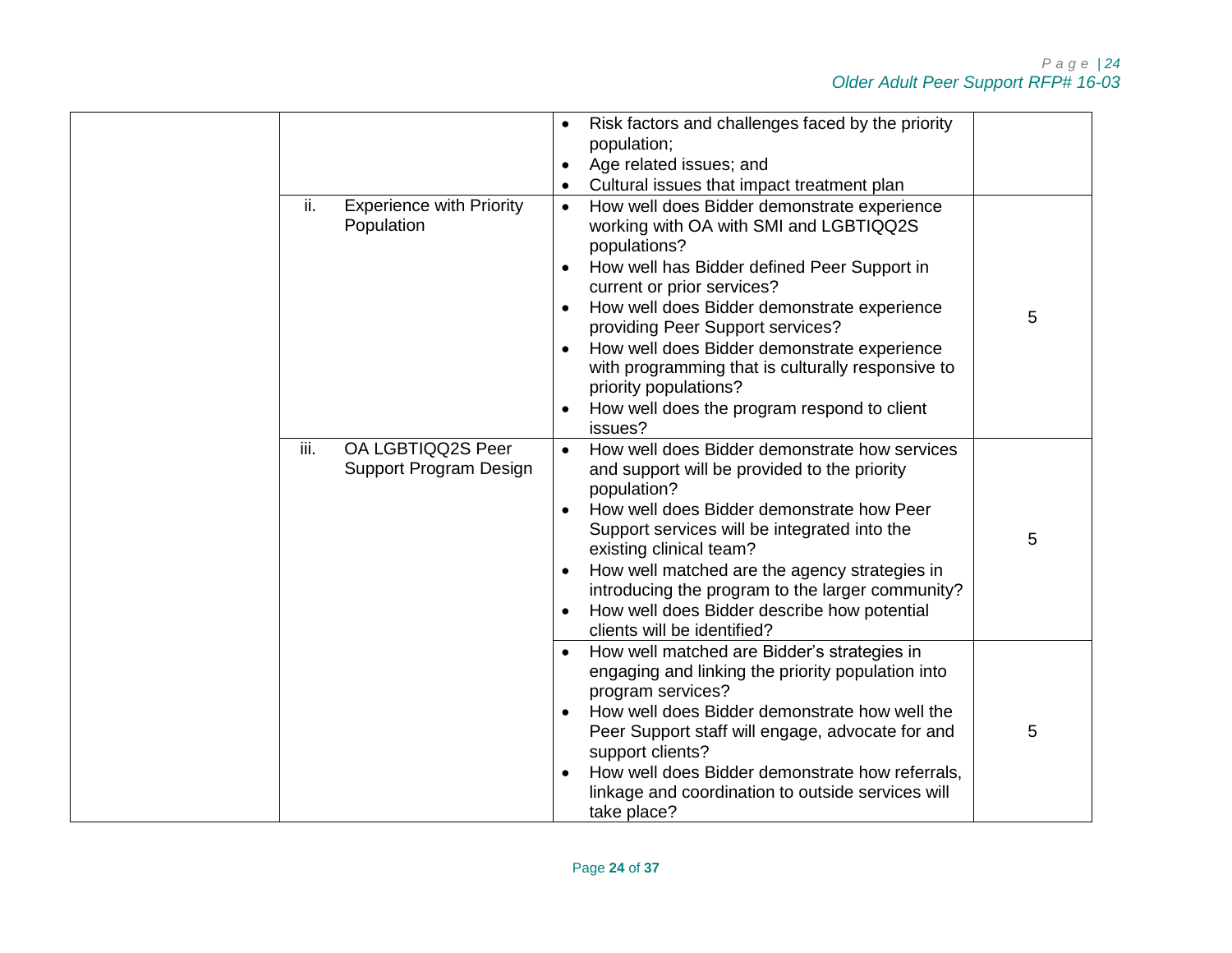|                                         | How well does Bidder demonstrate how clients<br>will be assisted and supported in meeting their                                                          |                     |
|-----------------------------------------|----------------------------------------------------------------------------------------------------------------------------------------------------------|---------------------|
|                                         | treatment goals?                                                                                                                                         |                     |
|                                         | How well does Bidder demonstrate how the                                                                                                                 |                     |
|                                         | agency will create a welcoming and                                                                                                                       |                     |
|                                         | accommodating environment to the priority                                                                                                                |                     |
|                                         | population?                                                                                                                                              |                     |
|                                         | Is Bidder already welcoming to OA and                                                                                                                    |                     |
|                                         | LGBTIQQ2S populations? If so, how well does                                                                                                              | 5                   |
|                                         | Bidder demonstrate how the agency may be                                                                                                                 |                     |
|                                         | already welcoming to OA and LGBTIQQ2S                                                                                                                    |                     |
|                                         | populations?                                                                                                                                             |                     |
|                                         | How well does the agency demonstrate how<br>$\bullet$                                                                                                    |                     |
|                                         | cultural and/or linguistic needs of the clients will                                                                                                     |                     |
|                                         | be supported?                                                                                                                                            |                     |
| <b>Best Practices</b><br>iv.            | What best practices, community informed<br>$\bullet$                                                                                                     |                     |
|                                         | practices and/or evidence based practices will be                                                                                                        |                     |
|                                         | implemented?                                                                                                                                             |                     |
|                                         | How well-matched are proposed practices to the<br>$\bullet$                                                                                              | 5                   |
|                                         | priority population needs?                                                                                                                               |                     |
|                                         | How well does Bidder describe the plan for                                                                                                               |                     |
|                                         | implementing, monitoring and ensuring fidelity to                                                                                                        |                     |
|                                         | the program model?                                                                                                                                       |                     |
| Program Schedule<br>v.                  | How well does Bidder's proposed program                                                                                                                  |                     |
|                                         | schedule reflect the goals of Peer Support                                                                                                               |                     |
|                                         | program?                                                                                                                                                 |                     |
|                                         | How well does Bidder assign the appropriate<br>$\bullet$                                                                                                 | 5                   |
|                                         | staff to deliver the required services?                                                                                                                  |                     |
|                                         | How well does the schedule for the needs of the                                                                                                          |                     |
|                                         | priority population?                                                                                                                                     |                     |
|                                         | b. The Evaluation Panel will read and assign a score based on how detailed and                                                                           | (20)                |
|                                         | specific the Bidder's response to following questions which will become the total<br>score under the Planned Staffing and Organizational Infrastructure. | Section<br>subtotal |
| <b>Planned Staffing Structure</b><br>j. |                                                                                                                                                          |                     |
|                                         | • How well does proposed staffing match proposed<br>practices?                                                                                           | 5                   |
|                                         | How well has Bidder resourced supervision and                                                                                                            |                     |
|                                         | $\bullet$                                                                                                                                                |                     |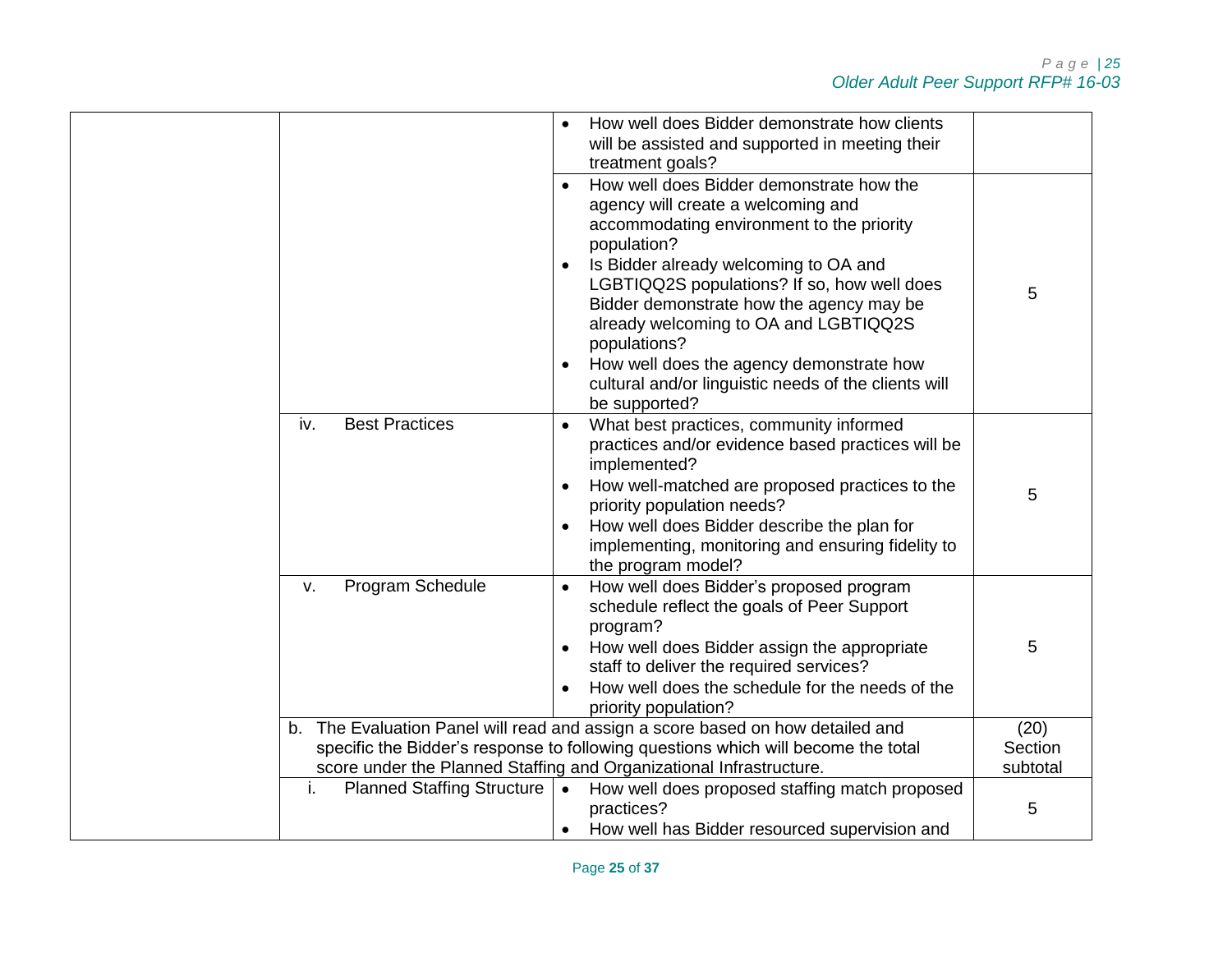|                                         | quality assurance?<br>How realistic is Bidder's plan in ensuring that<br>staff maintain fidelity to the proposed program<br>model/s?<br>How clearly does Bidder explain their planned<br>structure in the attached staffing chart?                                                                                                                                                                                                                                                                                                                                                                                                      | 5 |
|-----------------------------------------|-----------------------------------------------------------------------------------------------------------------------------------------------------------------------------------------------------------------------------------------------------------------------------------------------------------------------------------------------------------------------------------------------------------------------------------------------------------------------------------------------------------------------------------------------------------------------------------------------------------------------------------------|---|
|                                         | How well and realistic is Bidder's plan for hiring,<br>training supporting, and maintaining the following<br>staff:<br>Peer Support staff<br>$\circ$<br>Supervision<br>$\circ$                                                                                                                                                                                                                                                                                                                                                                                                                                                          | 5 |
| ii.<br>Organizational<br>Infrastructure | How well does Bidder plan for introducing the<br>program to the agency?<br>How well does the program fit in the Bidder's<br>organization?<br>How well does the Bidder demonstrate interest<br>and capacity to expand current OA services to<br>also serve LGBTIQQ2S?<br>How well does Bidder demonstrate capacity to<br>provide access to continuous training and<br>support for staff within the organization?<br>How well does Bidder demonstrate how staff will<br>reflect priority populations?<br>How well does Bidder demonstrate how staff will<br>be prepared to provide culturally responsive and<br>age appropriate services? | 5 |
| C.                                      | The Evaluation Panel will read and assign a score based on how detailed and<br>specific the Bidder's response to following questions which will become the total<br>score under Partnerships and Collaboration and Tracking Data and Outcomes:                                                                                                                                                                                                                                                                                                                                                                                          |   |
| Partnerships and<br>i.<br>Collaboration | How well does Bidder describe their experience<br>in cultivating relationships to provide Peer<br>Support services?<br>How well matched does Bidder's existing public<br>and community partners match priority<br>population?<br>How well does Bidder demonstrate their plan for                                                                                                                                                                                                                                                                                                                                                        | 4 |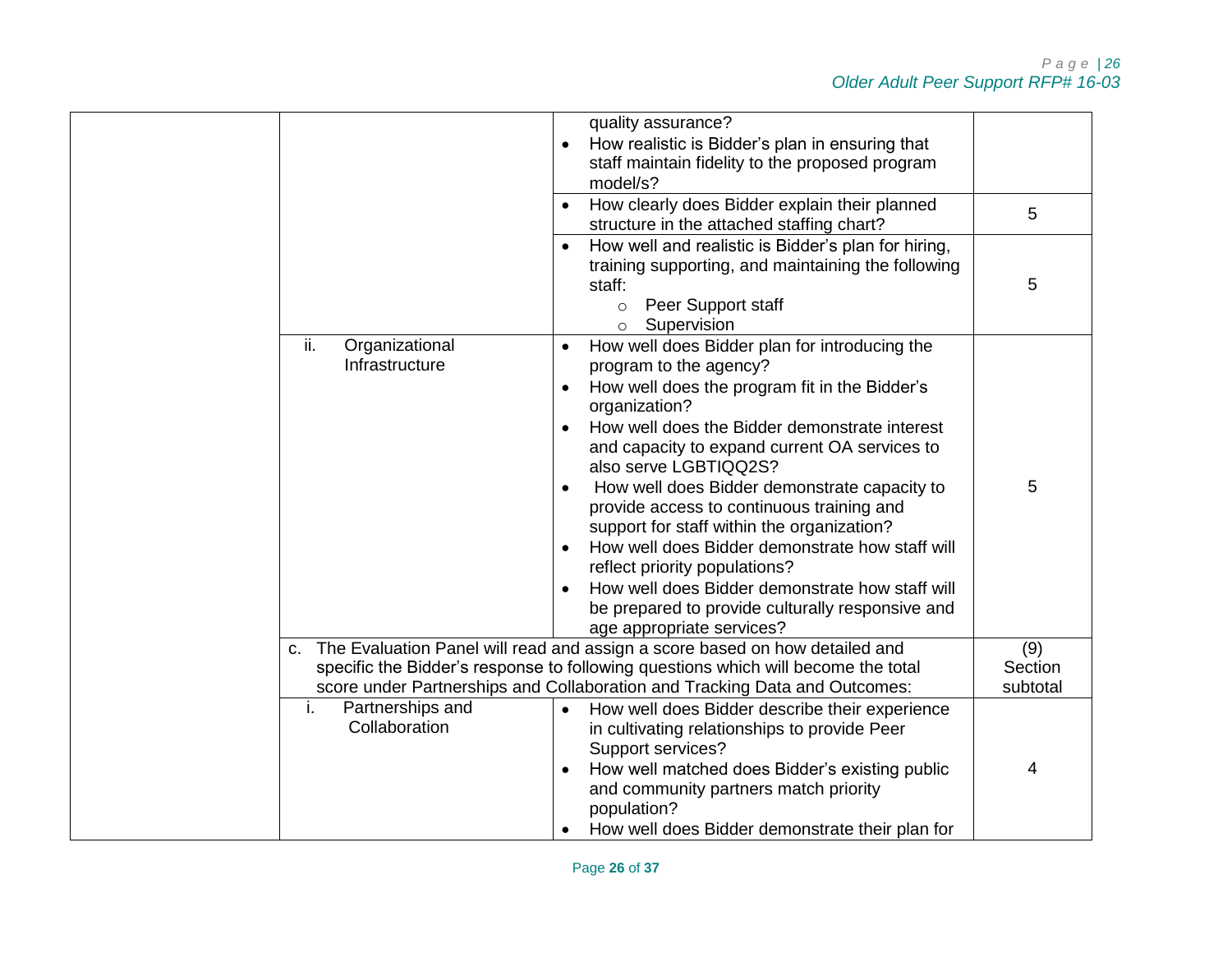|         |                                                                     | cultivating new relationships to support clients?<br>How well does Bidder demonstrate their ability to<br>cultivate strong relationships with community                                                                                                                                                                                                                                                                       |                             |
|---------|---------------------------------------------------------------------|-------------------------------------------------------------------------------------------------------------------------------------------------------------------------------------------------------------------------------------------------------------------------------------------------------------------------------------------------------------------------------------------------------------------------------|-----------------------------|
|         |                                                                     | based providers?                                                                                                                                                                                                                                                                                                                                                                                                              |                             |
|         | ii.<br><b>Track Data and Outcomes</b>                               | How thorough, thoughtful and relevant is Bidder's<br>$\bullet$<br>plan to collect data to monitor the proposed<br>program and desired outcomes?<br>How well does Bidder identify systems for<br>tracking data?<br>How well does Bidder describe how client opinion<br>will be integrated in the program evaluation<br>and/or quality improvement?                                                                             | 5                           |
|         | Cost-Coefficient is scored by applying the standard County formula. | The Evaluation Panel will review the Exhibit B-1 Budget Workbook and the Budget<br>Narrative and assign a score based on how the Bidder's proposed program budget aligns<br>with the requirements of the RFP which will become the total score under the Cost. The                                                                                                                                                            | (11)<br>Section<br>subtotal |
| 7. COST | <b>Cost Co-Efficient</b><br>a.                                      | Low bid divided by low bid $x$ 5 x weight = points<br>$\bullet$<br>For example:<br>$$100,000 / $100,000 = 1 \times 5 \times 5 = 25$ points<br>Low bid divided by second lowest bid x 5 x<br>weight $=$ points<br>Low bid divided by third lowest bid $x$ 5 x weight =<br>points<br>Low bid divided by fourth lowest bid x 5 x weight<br>$=$ points                                                                            | 5                           |
|         | b. Budget and Budget Narrative<br>Review                            | How well-matched is Bidder's budget to the<br>$\bullet$<br>proposed program?<br>How well does the budget capture all activities<br>and staff proposed in the Budget?<br>How well does the Bidder allocate staff and<br>resources?<br>How appropriate are the staffing and other costs?<br>How much value does the proposal add<br>considering the cost of the program, expected<br>outcomes and the number of clients served? | 6                           |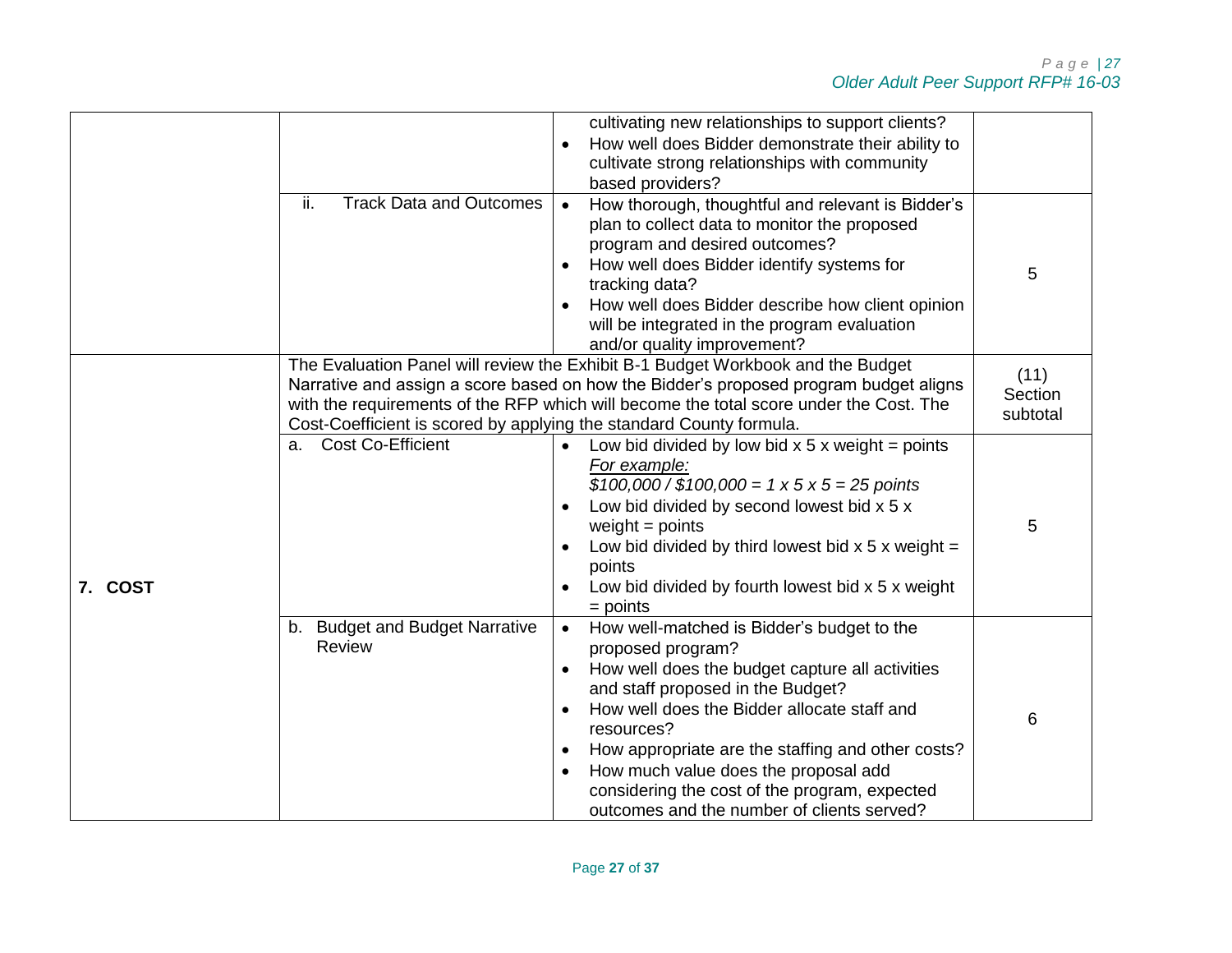|                                                                   |                                                                                       | How well does the narrative detail how Bidder<br>arrived at particular calculations?<br>How well does Bidder "show the work"?                                                                                                                                                                       |          |
|-------------------------------------------------------------------|---------------------------------------------------------------------------------------|-----------------------------------------------------------------------------------------------------------------------------------------------------------------------------------------------------------------------------------------------------------------------------------------------------|----------|
|                                                                   | <b>Implementation Plan Review</b><br>a.                                               | How detailed and specific is Bidder's response?<br>How realistic does Bidder account for timeline to<br>complete each specified milestone?                                                                                                                                                          | 5        |
| <b>IMPLEMENTATION</b><br>8.<br><b>SCHEDULE AND</b><br><b>PLAN</b> | Identification and Strategies<br>b.<br>for Mitigation of Risks and<br><b>Barriers</b> | How detailed and specific is Bidder's response?<br>$\bullet$<br>How thorough, thoughtful and realistic is Bidder's<br>identification of challenges and barrier mitigation<br>strategies?<br>How well does Bidder assess barriers?<br>How creative and solution-oriented are Bidder's<br>strategies? | 5        |
| <b>EXHIBITS</b>                                                   | Exceptions, Clarifications and<br>Amendments                                          | Complete/Incomplete<br>Meets Minimum Requirements/<br><b>Fails to Meet Minimum Requirements</b>                                                                                                                                                                                                     | N/A      |
| <b>ORAL INTERVIEW, IF</b><br><b>APPLICABLE</b>                    | Criteria are created with the CSC/Evaluation Panel.                                   |                                                                                                                                                                                                                                                                                                     | 10       |
| <b>PREFERENCE POINTS,</b><br><b>IF APPLICABLE</b>                 | <b>SLEB</b><br>Local (not SLEB certified)                                             |                                                                                                                                                                                                                                                                                                     | 5%<br>5% |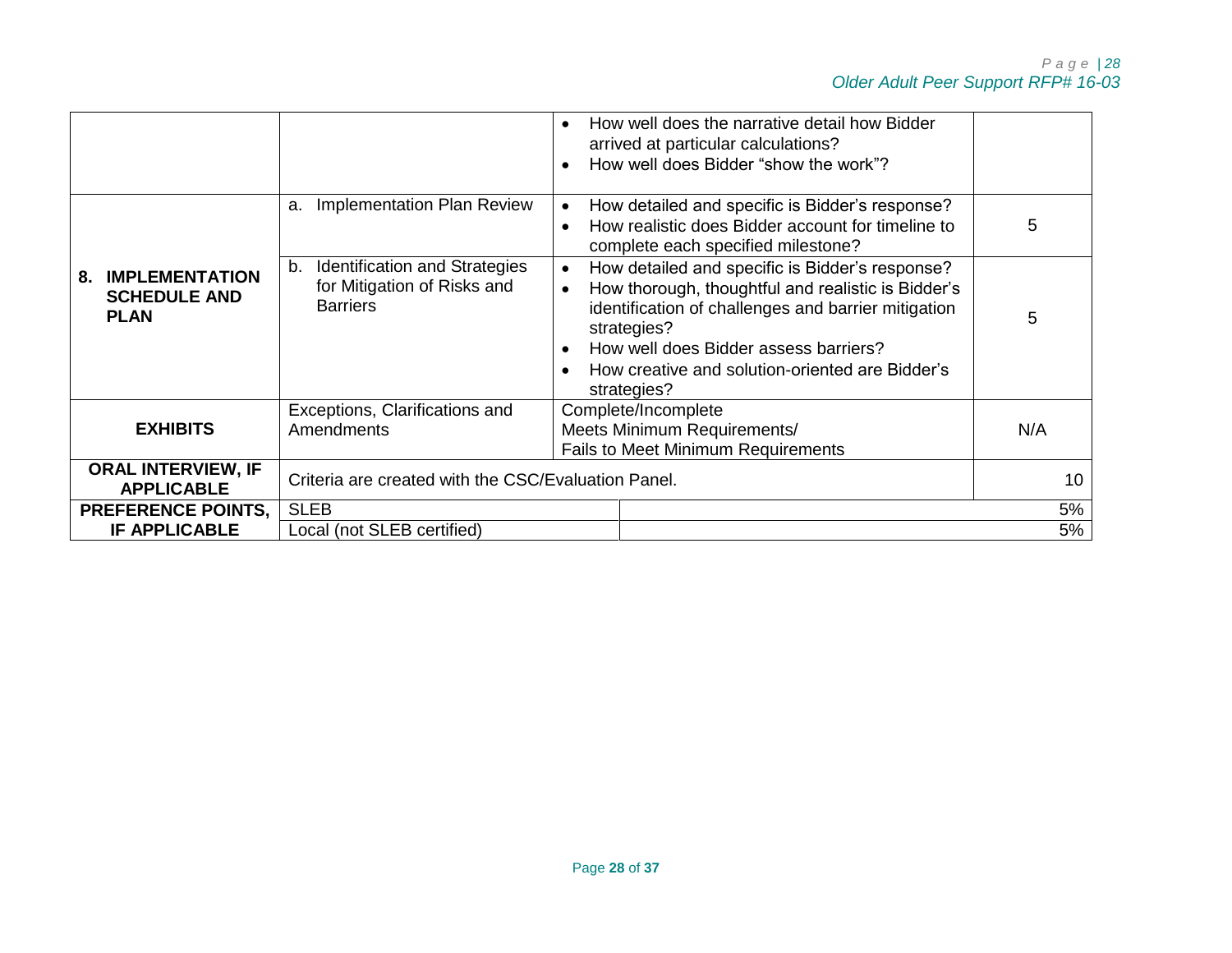#### <span id="page-28-0"></span>**H. EVALUATION AND ASSESSMENT**

During the initial sixty (60) day period of any contract, which may be awarded to a successful Bidder ("Contractor"), the CSC and/or other persons designated by the County may meet with the Contractor to evaluate the performance and to identify any issues or potential problems.

The County reserves the right to determine, in its sole discretion, (a) whether Contractor has complied with all terms of this RFP and (b) whether any problems or potential problems are evidenced which make it unlikely (even with possible modifications) that the proposed program and services will meet the County requirements. If, as a result of such determination the County concludes that it is not satisfied with Contractor, Contractors' performance under any awarded contract as contracted for therein, the Contractor shall be notified of contract termination effective forty-five (45) days following notice. The County shall have the right to invite the next highest ranked Bidder to enter into a contract.

The County also reserves the right to re-bid these programs if it is determined to be in its best interest to do so.

#### <span id="page-28-1"></span>**I. AWARD**

- 1. Proposals evaluated by the CSC/Evaluation Panel shall be ranked in accordance with the RFP section II.G. of this RFP.
- 2. The CSC shall recommend award of each contract to the Bidder who, in its opinion, has submitted the proposal that conforms to the RFP and best serves the overall interests of the County and attains the highest overall point score. Award may not necessarily be recommended or made to the Bidder with the lowest price.
- 3. The County reserves the right to reject any or all proposals that materially differ from any terms contained in this RFP or from any Exhibits attached hereto, to waive informalities and minor irregularities in responses received, and to provide an opportunity for Bidders to correct minor and immaterial errors contained in their submissions. The decision as to what constitutes a minor irregularity shall be made solely at the discretion of the County.
- 4. The County reserves the right to award to one Contractor.
- 5. The County has the right to decline to award a contract in whole or any part thereof for any reason.
- 6. BOS approval to award a contract is required.
- 7. A contract must be negotiated, finalized, and signed by the intended awardee prior to BOS approval.
- 8. Final terms and conditions shall be negotiated with the Bidder recommended for award. The successful Bidder may request a copy of the Master Agreement template from the BHCS RFP contact. The template contains the agreement boilerplate language only.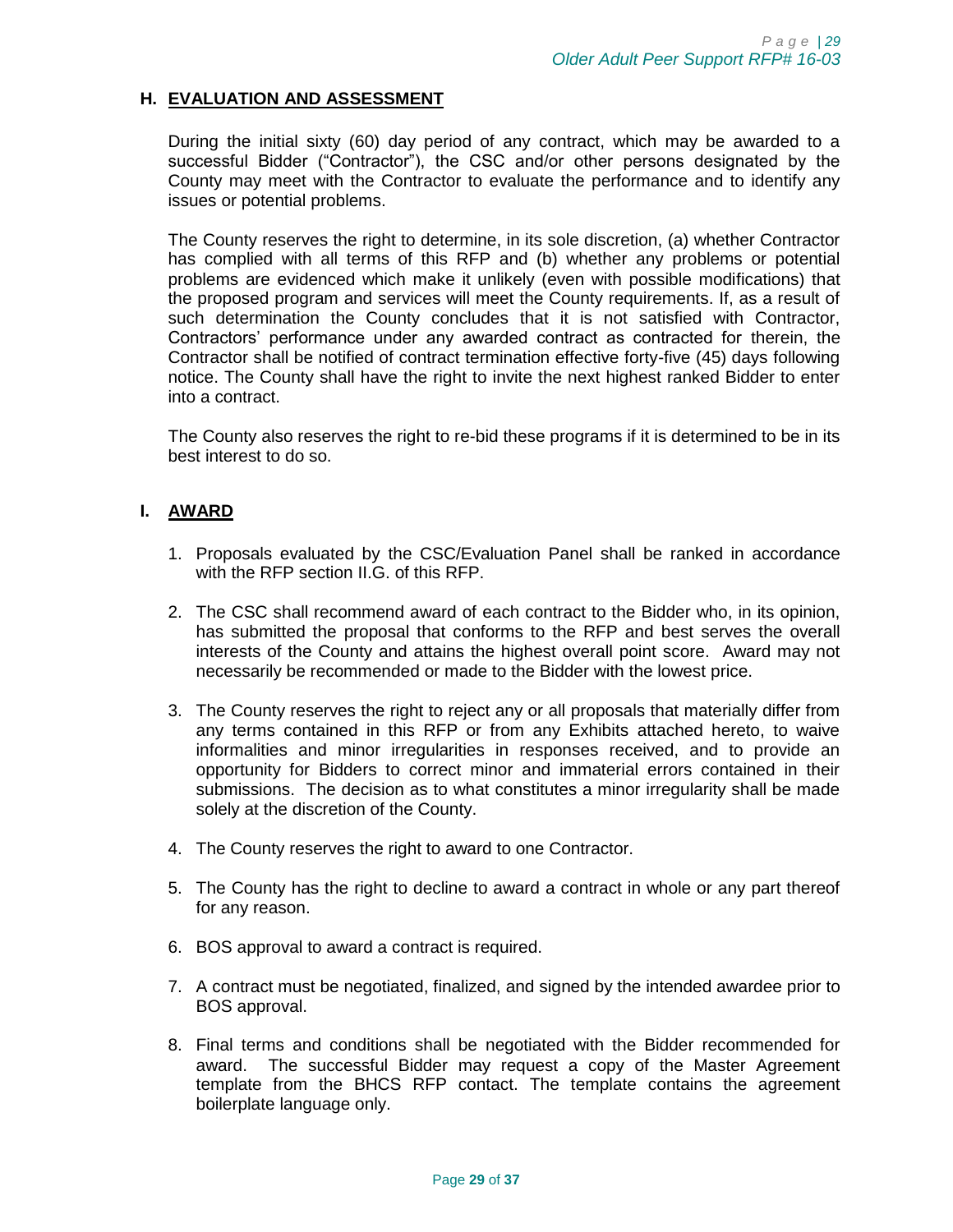9. The RFP specifications, terms, conditions, Exhibits, Addenda and Bidder's proposal, may be incorporated into and made a part of any contract that may be awarded as a result of this RFP.

# <span id="page-29-0"></span>**J. PRICING**

Federal and State minimum wage laws apply. The County has no requirements for living wages. The County is not imposing any additional requirements regarding wages.

#### <span id="page-29-1"></span>**K. INVOICING**

- a. Contractor shall invoice the requesting department, unless otherwise advised, upon satisfactory receipt of product and/or performance of services.
- b. Payment will be made within thirty (30) days following receipt of invoice and upon complete satisfactory receipt of product and performance of services.
- c. County shall notify Contractor of any adjustments required to invoice.
- d. Invoices shall contain County purchase order (PO) number, invoice number, remit to address and itemized products and/or services description and price as quoted and shall be accompanied by acceptable proof of delivery.
- e. Contractor shall utilize standardized invoice upon request.
- f. Invoices shall only be issued by the Contractor who is awarded a contract.
- g. Payments will be issued to and invoices must be received from the same Contractor whose name is specified on the POs.

## <span id="page-29-2"></span>**L. NOTICE OF AWARD**

At the conclusion of the proposal evaluation process ("Evaluation Process"), all Bidders shall be notified in writing by e-mail and certified mail, of the contract award recommendation(s), if any, by BHCS. The document providing this notification is the Notice of Intent to Recommend Award.

The Notice of Intent to Recommend Award shall provide the following information:

- The name of the Bidder being recommended for contract award; and
- The names of all other Bidders that submitted proposals.

At the conclusion of the RFP response evaluation process, debriefings for unsuccessful Bidders may be scheduled upon written request and shall be restricted to discussion of the unsuccessful Bidder's proposal.

- Under no circumstances shall any discussion be conducted with regard to contract negotiations with the recommended /successful Bidder;
- Debriefing may include review of the recommended/ successful Bidder's proposal with redactions as appropriate.

All submitted proposals shall be made available upon request no later than five (5) calendar days before approval of the award and contract is scheduled to be heard by the Board of Supervisors.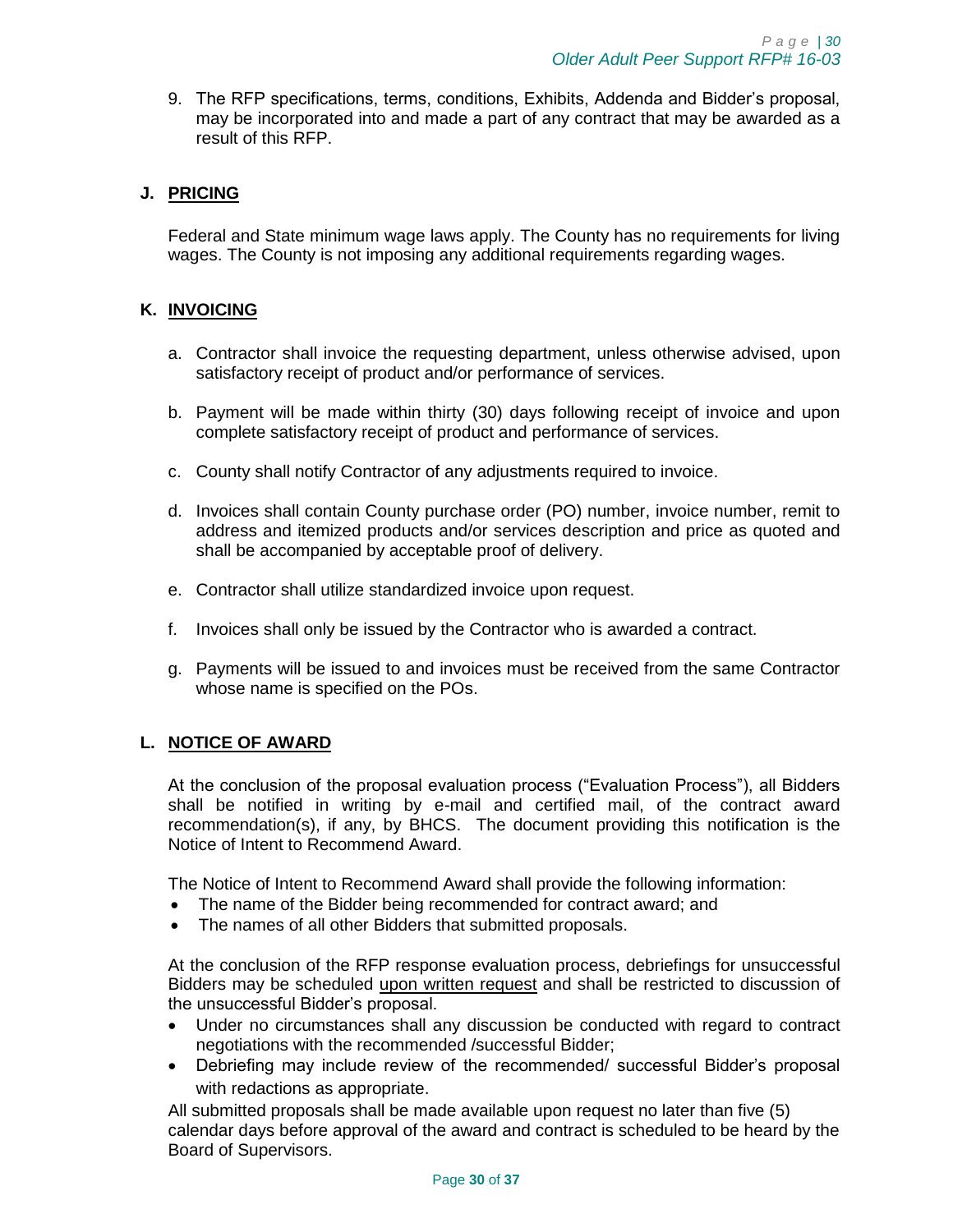#### <span id="page-30-0"></span>**M. TERM/TERMINATION/RENEWAL**

The term of the contract, which may be awarded pursuant to this RFP, will be one year and may be renewed thereafter, contingent on the availability of funds, Contractor's performance, continued prioritization of the activities and priority populations, as defined and determined by BHCS.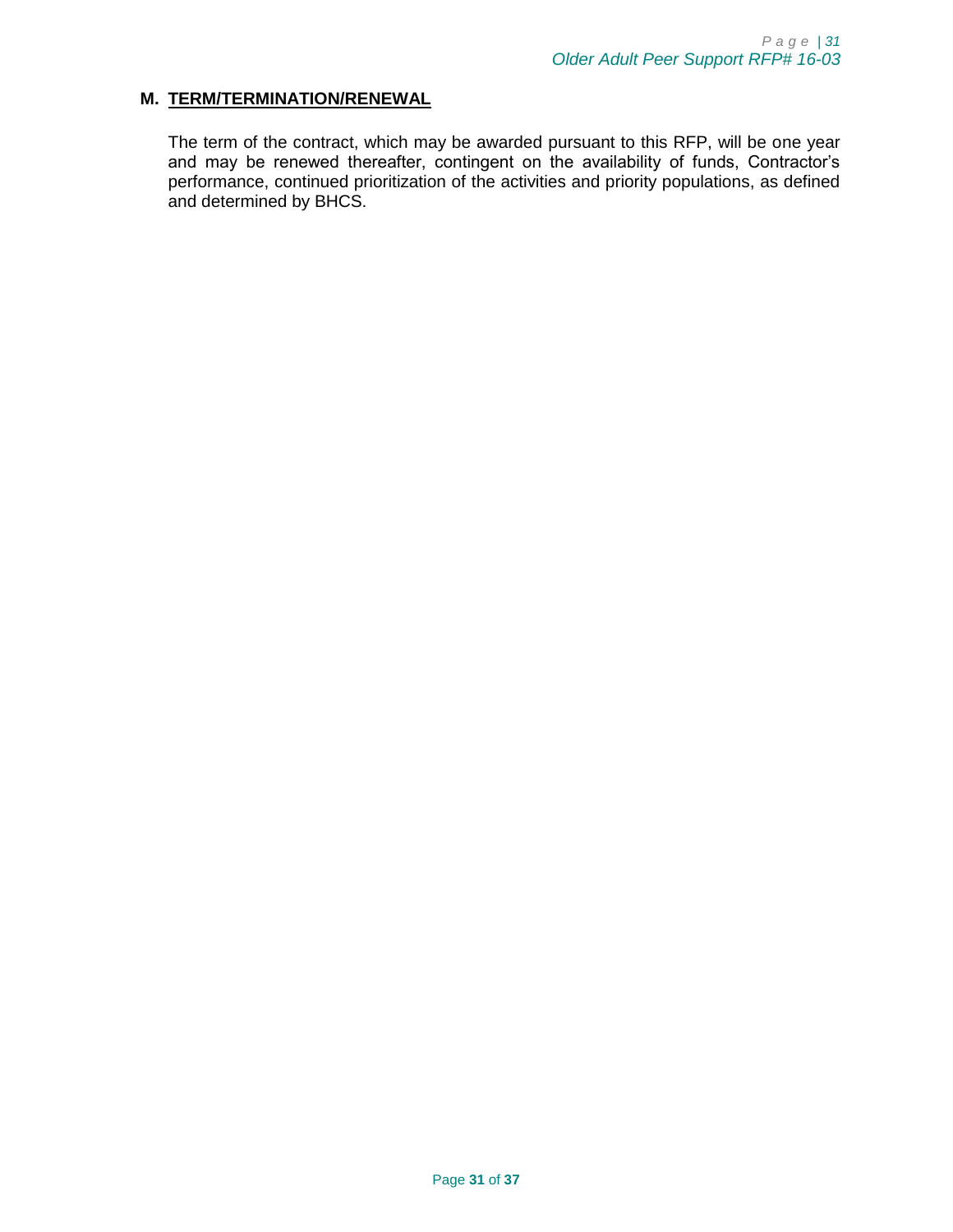# <span id="page-31-1"></span><span id="page-31-0"></span>**III. APPENDICES**

# **A. GLOSSARY & ACRONYM LIST**

| <b>ACCESS</b>                    | Acute Crisis Care and Evaluation for System-wide Services. The point of contact    |  |
|----------------------------------|------------------------------------------------------------------------------------|--|
|                                  | for the Alameda County Behavioral Health Care Services-Behavioral Health Plan      |  |
|                                  | (BHP). Members of the BHP, their families and other individuals in the member's    |  |
|                                  | support system contact ACCESS to request referrals for behavioral health           |  |
|                                  | services.                                                                          |  |
| Agreement                        | The formal contract between BHCS and the Contractor. Also referred to as           |  |
|                                  | Contract                                                                           |  |
| Ageism                           | Refers to stereotyping and discrimination against individuals or groups on the     |  |
|                                  | basis of their age.                                                                |  |
| <b>Best Practice</b>             | A body of knowledge that may include scientific, practical or anecdotal elements   |  |
|                                  | and that is perceived as an effective method of treatment.                         |  |
| <b>BHCS</b>                      | Alameda County Behavioral Health Care Services, a department of the Alameda        |  |
|                                  | County Health Care Services Agency                                                 |  |
| <b>Bid</b>                       | A Bidders' response to this Request; used interchangeably with proposal            |  |
| <b>Bidder</b>                    | The specific person or entity responding to this RFP                               |  |
| <b>Board</b>                     | Shall refer to the County of Alameda Board of Supervisors                          |  |
| Case                             | Services that assist a beneficiary to access needed medical, educational, social,  |  |
| Management/Brokerage             | prevocational, rehabilitative, or other community services. The service activities |  |
|                                  | may include, but are not limited to, communication, coordination, and referral;    |  |
|                                  | monitoring service delivery to ensure beneficiary access to service and the        |  |
|                                  | service delivery system; monitoring of the beneficiary's progress; placement       |  |
|                                  | services; and plan development.                                                    |  |
| Client                           | The recipient of services; used interchangeably with beneficiary and consumer      |  |
| Community-Based                  | A non-governmental organization that provides direct services to beneficiaries     |  |
| Organization                     |                                                                                    |  |
| Contractor                       | When capitalized, shall refer to selected bidder that is awarded a contract        |  |
| County                           | When capitalized, shall refer to the County of Alameda                             |  |
| <b>CSC</b>                       | County Selection Committee or Evaluation Panel                                     |  |
| <b>Culturally Responsiveness</b> | The practice of continuous self-assessment and community awareness on the          |  |
|                                  | part of service providers to assure a focus on the cultural, linguistic, socio-    |  |
|                                  | economic, educational and spiritual experiences of consumers and their             |  |
|                                  | families/support systems relative to their care                                    |  |
| <b>Cultural Sensitivity</b>      | Is a set of skills that enables one to learn about and get                         |  |
|                                  | to know people who are different from them, thereby coming to understand how       |  |
|                                  | to serve them better within their own communities                                  |  |
| Culture                          | Refers to a group's pattern of communications, actions, customs, beliefs, values   |  |
|                                  | and institutions of racial, ethnic or social groups                                |  |
| Evidence<br>based<br>practice    | Evidence based practices are well-defined and have been demonstrated to be         |  |
| (EBP)                            | effective through multiple research studies                                        |  |
| Federal                          | Refers to United States Federal Government, its departments and/or agencies        |  |
| Full Time Equivalent (FTE)       | A budgetary term used to describe the number of total hours worked divided by      |  |
|                                  | the maximum number of compensable hours in a full-time schedule as defined by      |  |
|                                  | law. For example, if the normal schedule for a staff person is 40 hours per week   |  |
|                                  | (40*52 weeks-4 weeks for vacation=1,920). Someone working 1,440 hours              |  |
|                                  | during the year represents 1,440/1,920=.75 FTE                                     |  |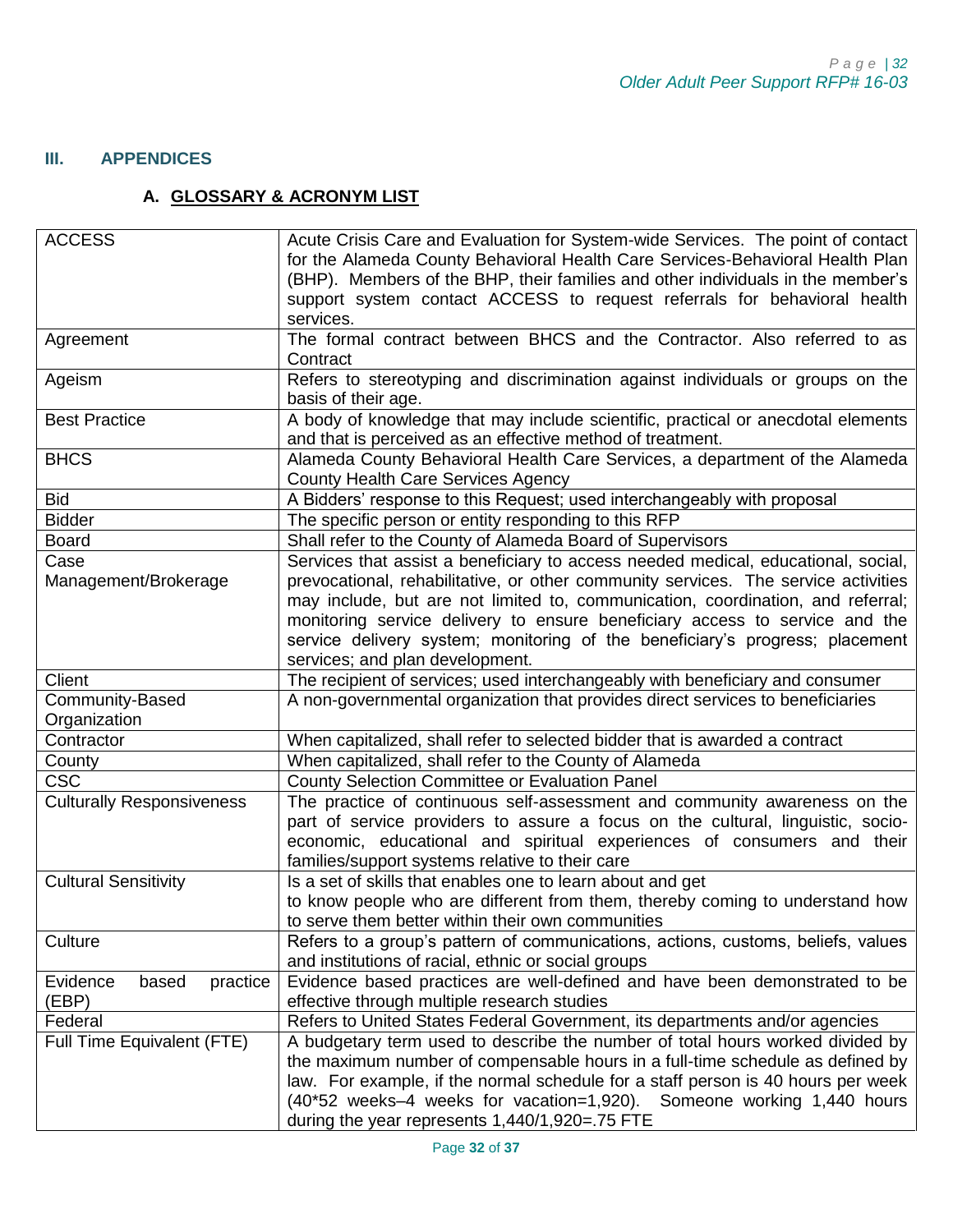| LGBTIQQ2S                                      | The acronym stands for Lesbian, Gay, Bisexual, Transgender, Intersex, Queer,<br>Questioning, and Two Spirits.                                                                                                                                                                                                                                                                                                                                                                       |
|------------------------------------------------|-------------------------------------------------------------------------------------------------------------------------------------------------------------------------------------------------------------------------------------------------------------------------------------------------------------------------------------------------------------------------------------------------------------------------------------------------------------------------------------|
| Medi-Cal                                       | California's Medicaid program, which provides health care coverage for more than<br>six million low-income children and families as well as elderly, blind, or disabled<br>individuals. Medi-Cal is jointly funded by the state and federal government and<br>administered by the California Department of Health Services                                                                                                                                                          |
| Medi-Cal<br>Administrative<br>Activities (MAA) | Administrative activities necessary for the proper and efficient administration of<br>the Medi-Cal program.                                                                                                                                                                                                                                                                                                                                                                         |
| Mental Health Services Act<br>(MHSA)           | Proposition 63, also known as the Mental Health Services Act was passed by the<br>California voters in November 2004. The MHSA provides funding to counties to<br>expand mental health services to those who are unserved or underserved.                                                                                                                                                                                                                                           |
| OA                                             | The acronym stands for older adults, adults 60 years of age and older.                                                                                                                                                                                                                                                                                                                                                                                                              |
| <b>Outcomes</b>                                | The extent of change in attitudes, values, behaviors, or conditions between<br>baseline measurement and subsequent points of measurement. Depending on<br>the nature of the intervention and the theory of change guiding it, changes can be<br>short, intermediate, and longer-term outcomes.                                                                                                                                                                                      |
| Peer Support staff                             | Partners in the multidisciplinary team who have lived experiences/experience as<br>consumers in the public mental health system and whose duties include a Peer<br>Support role, contributing significantly to the recovery culture and client<br>orientation of the team.                                                                                                                                                                                                          |
| Proposal                                       | Shall mean Bidder's response to this RFP; used interchangeably with bid                                                                                                                                                                                                                                                                                                                                                                                                             |
| Qualified                                      | Competent by training and experience to be in compliance with specified<br>requirements                                                                                                                                                                                                                                                                                                                                                                                             |
| <b>Quality Assurance (QA)</b>                  | The QA Office oversees the quality of services delivered to beneficiaries of the<br>Mental Health Plan. The primary responsibility of the QA Office is to ensure that<br>state and federal laws and regulations, and BHCS policies are met by all BHCS<br>providers. Examples of this Office's responsibilities relating to delivery of services<br>are to establish and monitor standards of clinical record documentation,<br>notification to beneficiaries of their rights, etc. |
| Request for Proposal (RFP)                     | Shall mean this document, which is the County of Alameda's request for proposal<br>to provide the services being solicited herein; also referred herein as RFP                                                                                                                                                                                                                                                                                                                      |
| Referral                                       | When used in a contract, it means to a process by which an individual and/or<br>organization must follow before receiving/ providing services.                                                                                                                                                                                                                                                                                                                                      |
| Response                                       | Shall refer to Bidder's proposal submitted in reply to RFP                                                                                                                                                                                                                                                                                                                                                                                                                          |
| Serious Mental Illness (SMI)                   | BHCS defines a Serious Mental Illness to be a condition associated with a<br>diagnosis within the DSM-IV-TR (or latest authorized and required version of the<br>DSM) that meets the medical necessity criteria as specified in the California Code<br>of Regulations, Title 9, Chapter 11, Sections 1820.205(a)(1) for Psychiatric<br>Inpatient Hospital Services and 1830.205(b)(1) for Specialty Mental Health<br>Services. Same definition as Major Mental Disorder.            |
| Service Provider                               | Individuals, groups, and organizations, including CBO and County-operated<br>programs that deliver services to participants and patients under an agreement or<br>contract with BHCS                                                                                                                                                                                                                                                                                                |
| Service Team                                   | Provide services to individuals with serious mental illness who need case and<br>management psychiatry services. All the service teams include case managers<br>and a psychiatrist. Only clients with primary mental health diagnosis are<br>accepted.                                                                                                                                                                                                                              |
| <b>State</b>                                   | Refers to State of California, its departments and/or agencies                                                                                                                                                                                                                                                                                                                                                                                                                      |
| System Of Care                                 | For the purposes of this RFP, SOC refers to Older Adult System of Care (OA<br>SOC), which is responsible for administering Alameda County Behavioral Health<br>Care Services (BHCS) for youth ages 16 through 24 years old.                                                                                                                                                                                                                                                         |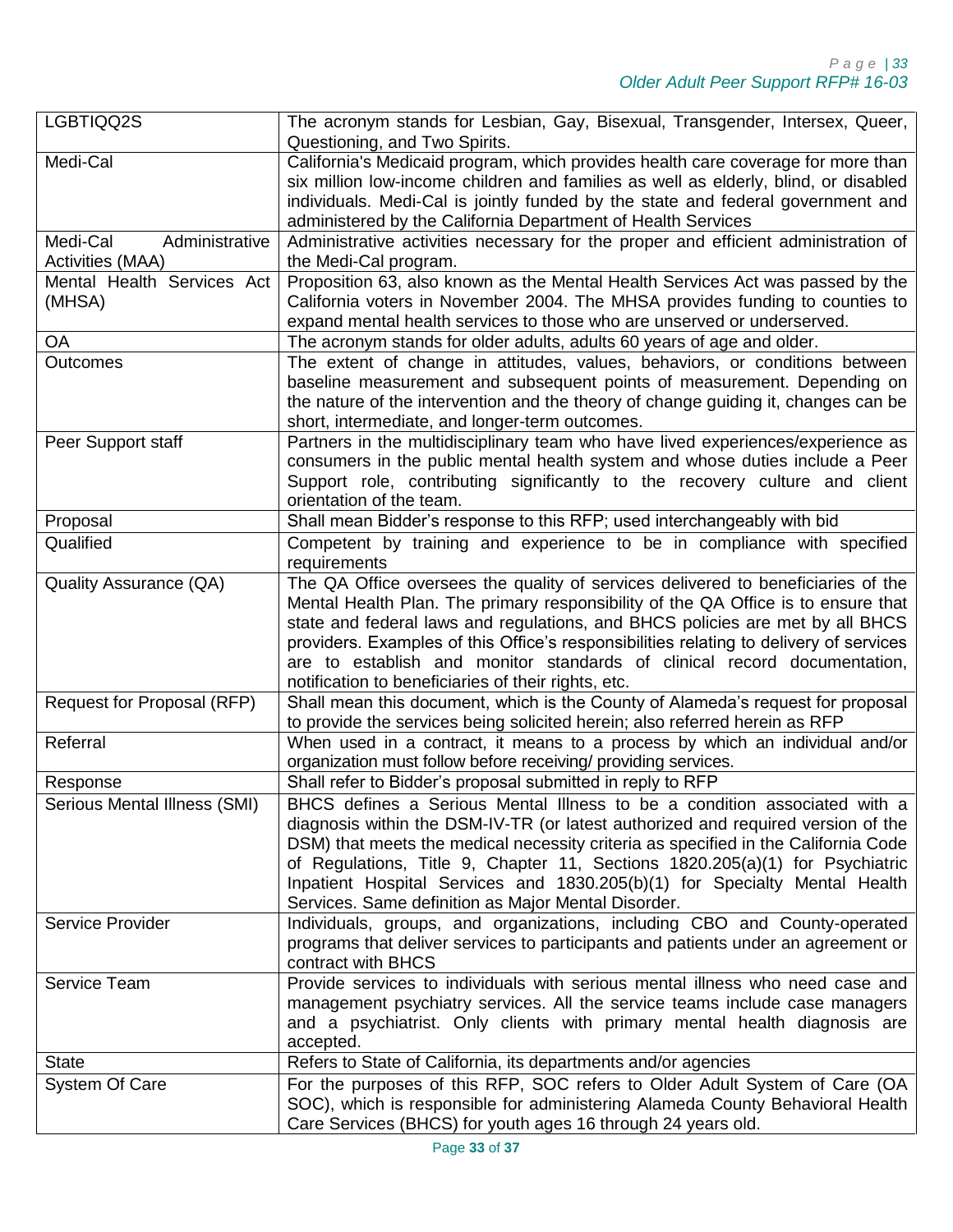| <b>Trauma Informed Care</b>                       | An organizational structure and treatment framework that involves understanding,<br>recognizing, and responding to the effects of all types of trauma. Trauma<br>Informed Care also emphasizes physical, psychological and emotional safety for<br>both consumers and providers, and helps survivors rebuild a sense of control and<br>empowerment. |
|---------------------------------------------------|-----------------------------------------------------------------------------------------------------------------------------------------------------------------------------------------------------------------------------------------------------------------------------------------------------------------------------------------------------|
| Unserved or Underserved                           | Groups that have received no services or are receiving inadequate services to<br>meet their needs. These groups include populations defined by race/ethnicity,<br>linguistic backgrounds, gender, age, sexual identity, geographic location, ability<br>status and veteran's status.                                                                |
| Action<br>Wellness<br>Recovery<br>Planning (WRAP) | A personalized wellness and recovery system borne out of and rooted in the<br>principle of self-determination. It helps people to decrease and prevent intrusive<br>feelings and behaviors, increase personal empowerment, improve quality of life,<br>and achieve their own life goals and dreams                                                  |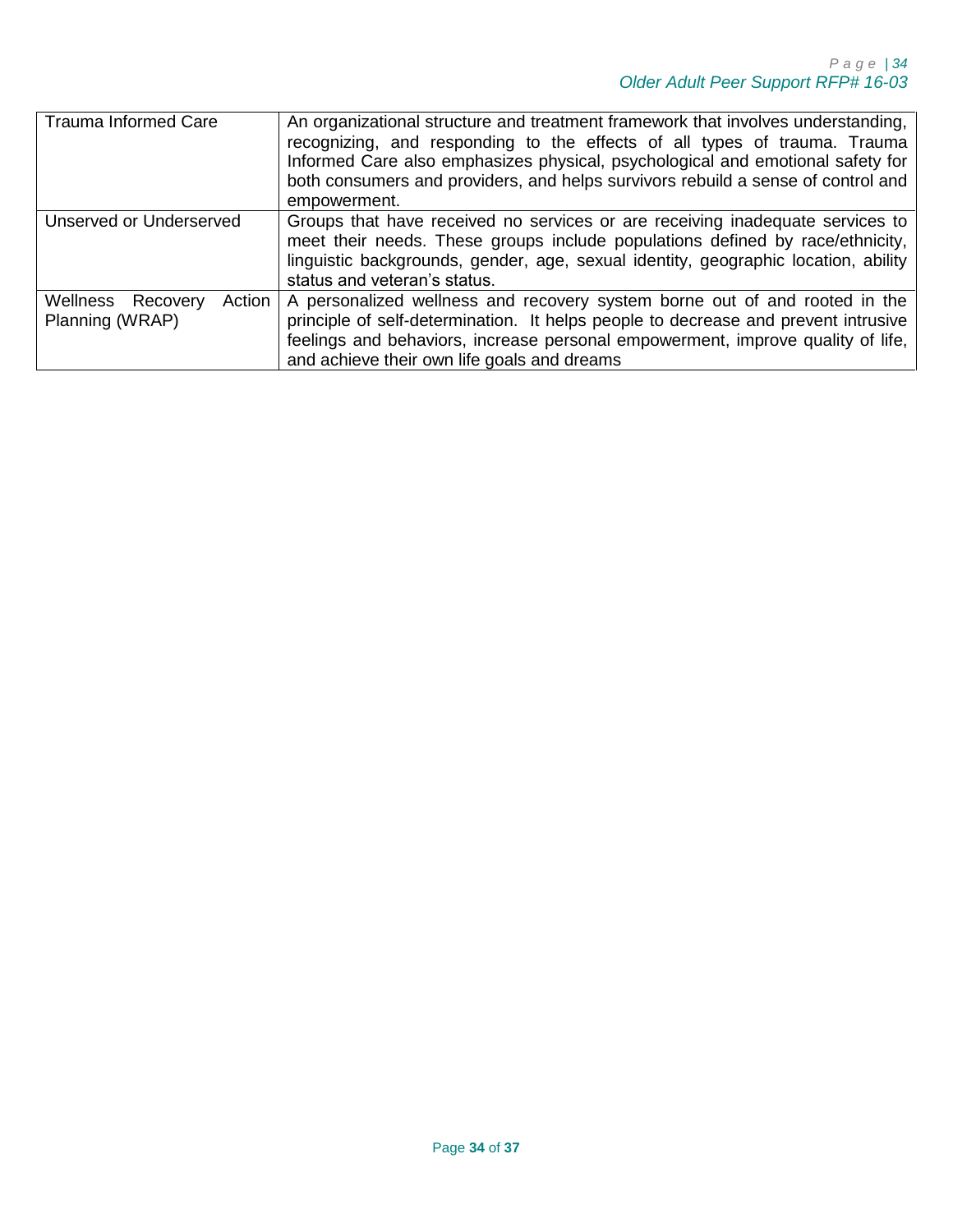# **B. PREVENTION AND EARLY INTERVENTION INFORMATION**

<span id="page-34-0"></span>Below is a summary of the new regulations that went into effect on October 6, 2015. To see the full text of the actual regulations click or type in the following link: [http://www.cbhda.org/wp-content/uploads/2014/12/Final-PEI-](http://www.cbhda.org/wp-content/uploads/2014/12/Final-PEI-Regs_Adopted_Oct_2015-3.pdf)[Regs\\_Adopted\\_Oct\\_2015-3.pdf](http://www.cbhda.org/wp-content/uploads/2014/12/Final-PEI-Regs_Adopted_Oct_2015-3.pdf)

**Prevention:** A set of related activities to reduce risk factors for developing a potentially serious mental illness and to build protective factors. Services may include relapse prevention for individuals in recovery from a serious mental illness. Programs may include universal prevention if there is evidence to suggest that it is an effective method for those whose risk of developing a serious mental illness is greater than average. A Prevention program can be combined with an Early Intervention program.

## **Tracking Requirements**

Each Prevention program will need to **annually** report the following information:

- Description of the target population (including participant's risk level for developing a potentially serious mental illness);
- **•** Criteria for establishing and identifying those at risk;
- Description of the type(s) of problems and need(s) the program will address and the strategies and activities used to address these need(s)
- $\blacksquare$  Unduplication # of individuals served in the preceding year
- Types of evidence based or promising practices used and methods for high fidelity to practice;
- All demographic variables on the clients served, see list on back page, and
- Description of significant challenges, successes, lessons learned and relevant examples

#### **Evaluation Requirements**

In addition to the annual reporting requirements each Prevention program will need to report **every three years** in the County's three year MHSA Plan the following **evaluation data** and information:

- Measurement of impact to 1 or more of the negative outcomes listed in the Act *including prolonged suffering* (suicide, incarcerations, school failure or dropout, unemployment, homelessness, and removal of children from their homes). This will also include:
	- o A description of the outcomes and indicators selected for each program;
		- Data on the identified indicators:
		- The approaches used to select the outcomes and indicators, collect data, and determine results for the evaluation of each program, and
		- **How often the data were collected for the evaluation of each program.**

## **Even though the evaluation data is only to be reported every three years, ALL programs within the MHSA PEI component should be continually evaluating their services on an annual basis**

## **Required Strategies**

- Be designed and implemented to help create Access and Linkage to Treatment.
- Be designed, implemented, and promoted in ways that Improve Timely Access to Mental Health Services for Individuals and/or Families from Underserved Populations.
- Be designed, implemented, and promoted using Strategies that are Non-Stigmatizing and Non-Discriminatory.

#### **Optional Strategies**

Outreach for Increasing Recognition of Early Signs of Mental Illness (see Section 3560.020).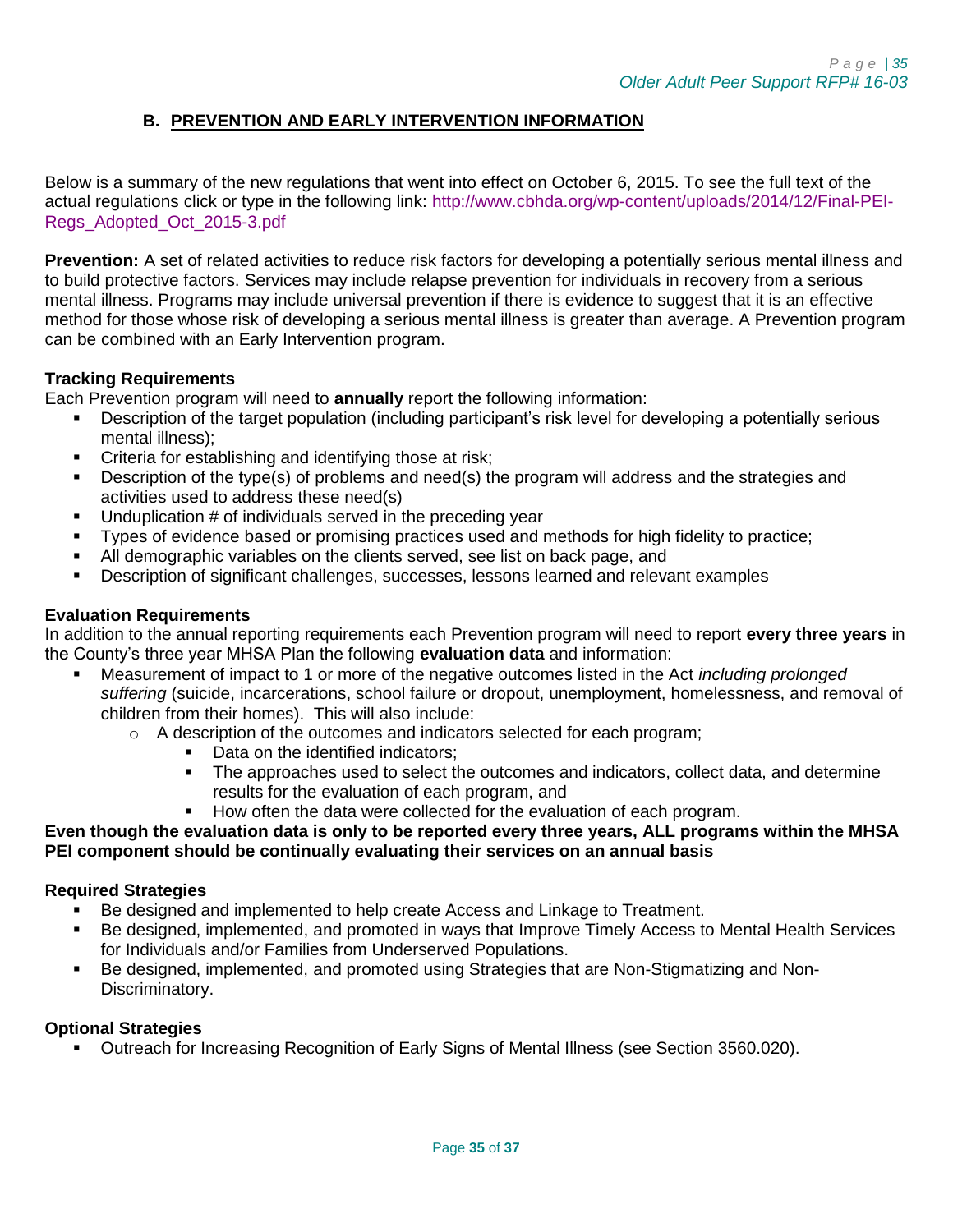# **C. DEMOGRAPHIC REPORTING REQUIREMENTS**

<span id="page-35-0"></span>The Program Name:

| <b>Data Requirements:</b>                                                                | <b>Description:</b>                                                                                                                                                                                                                       |
|------------------------------------------------------------------------------------------|-------------------------------------------------------------------------------------------------------------------------------------------------------------------------------------------------------------------------------------------|
| # of <b>unduplicated</b> individuals served in the<br>$\bullet$<br>preceding fiscal year | If a Program served both individuals at risk of a<br>mental illness (Prevention) and individuals with early<br>onset of a mental illness (Early Intervention), the<br>County shall report numbers served separately for<br>each category. |
|                                                                                          | If a Program served families the County shall report<br>the number of individual family members served.                                                                                                                                   |

# **As required for Access and Linkage to Treatment Strategy**:

The Program Name:

| <b>Data Requirements:</b>                                                                 | <b>Description:</b>                                                                                                                                                                                                                                                                                                                                                                                            |
|-------------------------------------------------------------------------------------------|----------------------------------------------------------------------------------------------------------------------------------------------------------------------------------------------------------------------------------------------------------------------------------------------------------------------------------------------------------------------------------------------------------------|
| # of individuals with SMI referred to treatment<br>$\bullet$                              |                                                                                                                                                                                                                                                                                                                                                                                                                |
| Type of treatment referred to<br>$\bullet$                                                |                                                                                                                                                                                                                                                                                                                                                                                                                |
| # of individuals followed through on referral &<br>$\bullet$<br>engaged in treatment      | Defined as participating at least once in the<br>treatment to which referred.                                                                                                                                                                                                                                                                                                                                  |
| Avg duration of untreated mental illness<br>$\bullet$<br>(measured in standard deviation) | Duration of untreated mental illness shall be<br>measured for persons who are referred to<br>treatment and who have not previously received<br>treatment as follows: 1. The time between the<br>self-reported and/or parent-or-family-reported<br>onset of symptoms of mental illness and entry<br>into treatment, defined as participating at least<br>once in treatment to which the person was<br>referred. |
| Avg time between referral and participation in<br>treatment                               | Defined as participating at least once in the<br>treatment to which referred, and standard<br>deviation.                                                                                                                                                                                                                                                                                                       |

\*Note: For Measures in this section, the County may use a methodologically sound random sampling method to satisfy this requirement. The sample must be statistically generalizable to the larger population and representative of all relevant demographic groups included in the larger population.

## **As required for Improve Timely Access to Services for Underserved Populations Strategy**:

The program Name:

| <b>Data Requirements:</b>                                                 | <b>Description:</b>                                                                                   |
|---------------------------------------------------------------------------|-------------------------------------------------------------------------------------------------------|
| Identify target population                                                |                                                                                                       |
| $\bullet$ # of referrals to a <b>Prevention</b> program                   |                                                                                                       |
| • # of individuals followed through on referral &<br>engaged in treatment | Defined as participating at least once in the treatment<br>to which referred.                         |
| Avg time between referral and participation in                            | Defined as participating at least once in the treatment<br>to which referred, and standard deviation. |